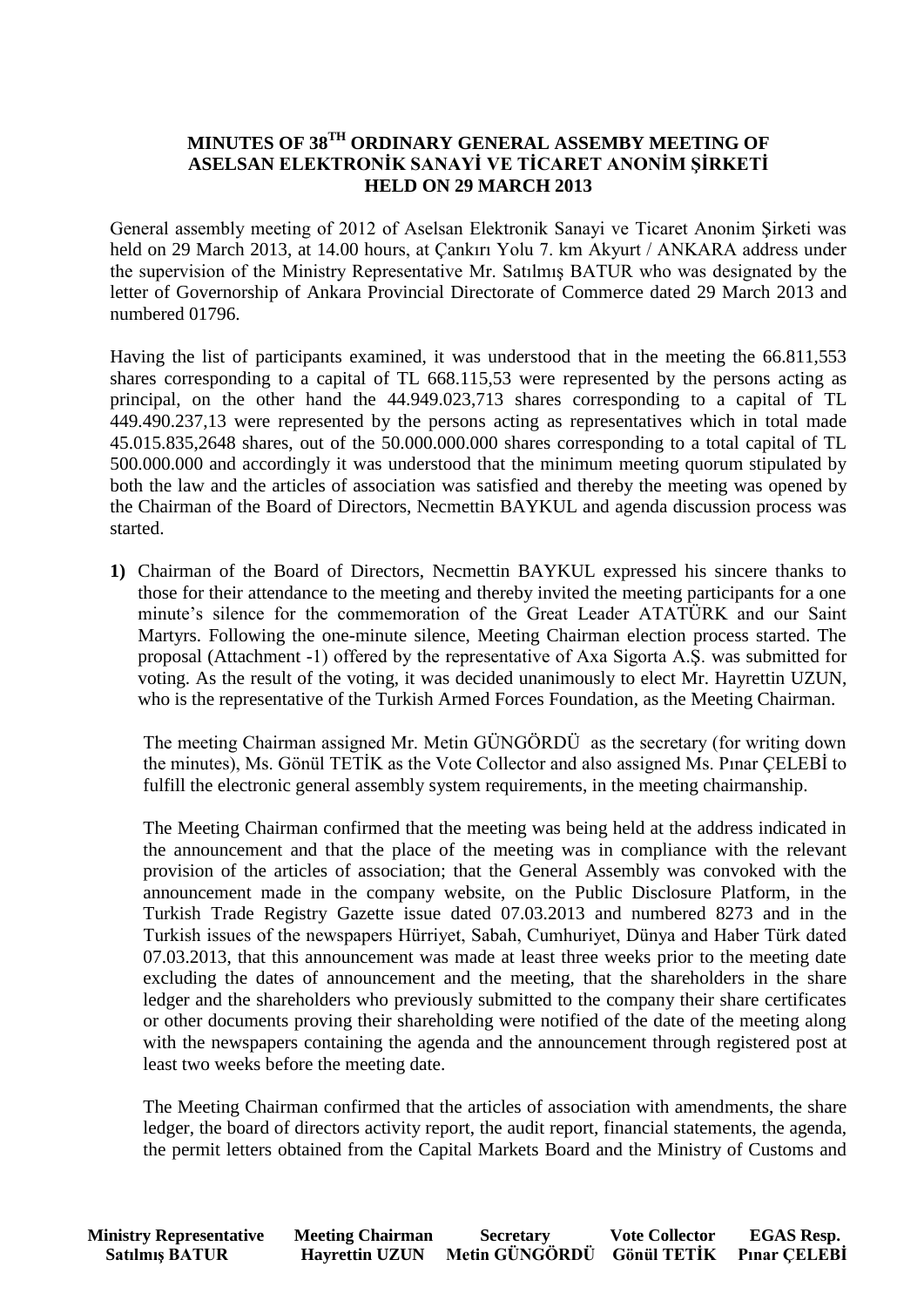Trade with respect to the amendments to the articles of association and the draft of amendments as its annex and the list of attendants were all completely present at the meeting place.

The Meeting Chairman also confirmed that the executive members and all board of directors members and the auditors were present at the meeting.

- **2)** It was decided with 445.049.878,648 affirmative votes against 5.108.474 negative votes that the memberships of Necmettin BAYKUL, Birol ERDEM, Osman Kapani AKTAŞ, Ahmet ŞENOL and Erhan AKPORAY, who had resigned in a manner not causing any managements gaps in order to provide compliance with article 25 of the Law Regarding the Validity and Method of Implementation of the Turkish Code of Commerce numbered 6103 and who were reassigned to their positions by the board of Directors as representatives to the Turkish Armed Forces Foundation as per paragraph 1 of article 363 of the Turkish Code of Commerce would be accepted.
- **3)** The Activity Report for the year 2012 prepared by the Board of Directors was read. The Meeting Chairman asked if there was anyone who would like to speak regarding the agenda. As there was nobody who wished to do so, the negotiation of topic 4 of the agenda was passed on to.
- **4)** The Audit Report regarding the activities and the accounts for the year 2012 was read. The Meeting Chairman asked if there was anyone who would like to speak regarding the agenda. As there was nobody who wished to do so, the negotiation of topic 5 of the agenda was passed on to.
- **5)** The independent audit report with respect to January 01 December 31 2012 accounting period prepared by the Independent External Audit Company DRT Bağımsız Denetim ve Serbest Muhasebecilik Mali Müşavirlik A.Ş.'nin (Deloitte) was read.
- **6)** The Consolidated Balance Sheet and Income Statement in compliance with the Notice of the Capital Markets Board with Serial: XI and Number: 29 with the balance Sheet and the Income Statement in compliance with the General Communique on Accounting System Application were read. The Meeting Chairman asked if there was anyone who would like to speak regarding the agenda. The Meeting Chairman himself began to speak and expressed "Our Company has a high capacity of solvency with its growing assets making profits out of its production and it minimizes the foreign exchange costs thanks to the successful foreign exchange management it implements. I hereby would like to express my gratitude to the Company General Manager and the directors for such a sound balance sheet and income statement". The Meeting Chairman submitted the agenda for negotiation. As the result of the voting, the financial statements for the year 2012 were unanimously approved.
- **7)** The issue of the acquittal of the Board of Directors and Audit Committee members due to their activities and accounts in the year 2012 was submitted to voting respectively. As the result of the voting, the board of directors members were acquitted with 450.152.487,648 affirmative votes against 5.865 negative votes. Again as the result of the voting, the audit committee members were acquitted with 450.152.487,648 affirmative votes against 5.865 negative votes.

| <b>Ministry Representative</b> | <b>Meeting Chairman</b> | <b>Secretary</b>                        | <b>Vote Collector</b> | <b>EGAS Resp.</b> |
|--------------------------------|-------------------------|-----------------------------------------|-----------------------|-------------------|
| <b>Satılmış BATUR</b>          | <b>Hayrettin UZUN</b>   | Metin GÜNGÖRDÜ Gönül TETİK Pınar CELEBİ |                       |                   |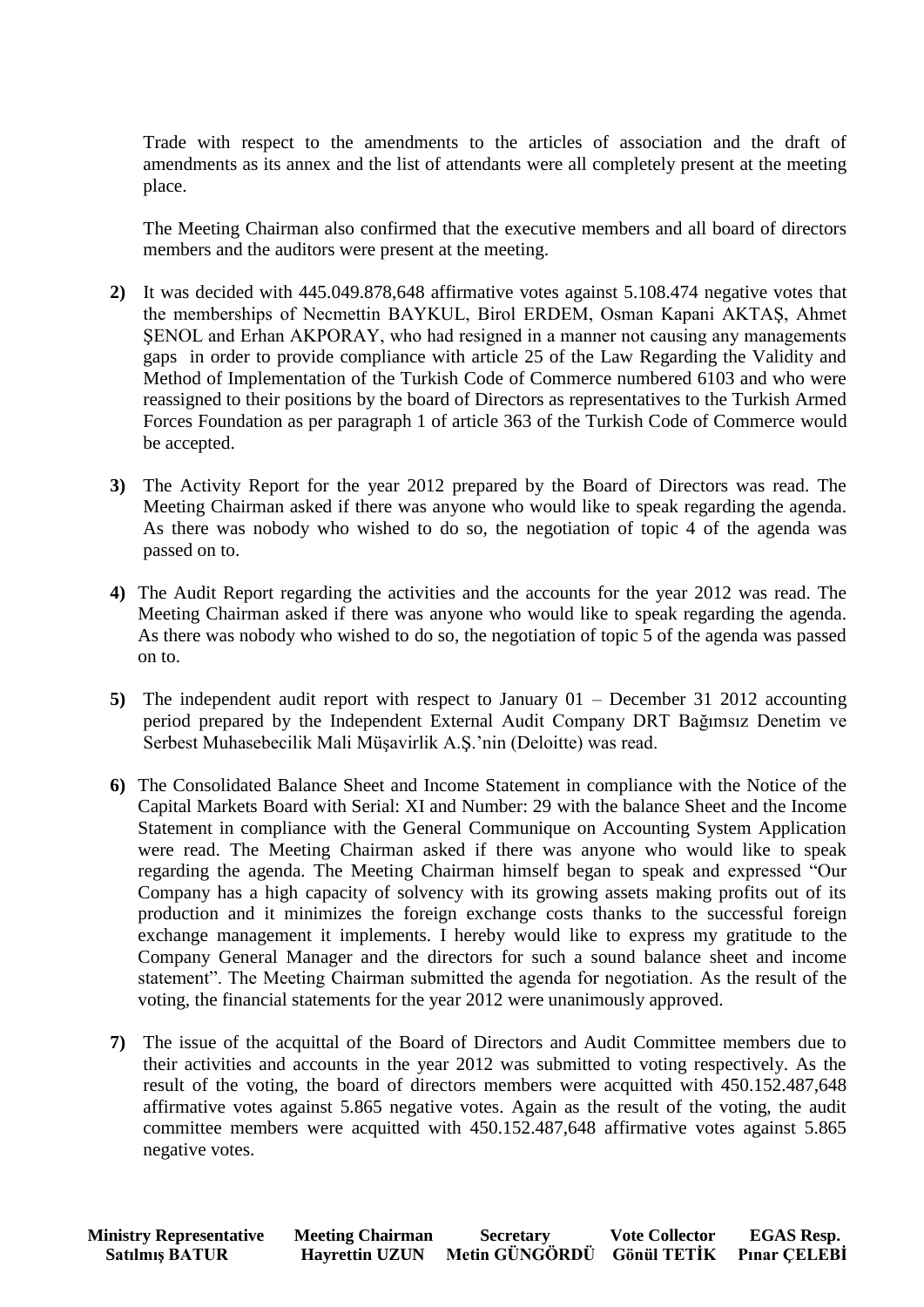**8)** Regarding the profit distribution of the year 2012, the Meeting Chairman made the proposal for profit distribution, which was also included in the year 2012 activity report of the Board of Directors, to be read (Annex-2) and put to vote. Accordingly it was decided with 450.058.152,648 affirmative votes against 100.200 negative votes that;

|                                                                                                            | ASELSAN A.Ş. 2012 PROFIT DISTRIBUTION TABLE (TL)                             |                                                |  |  |  |
|------------------------------------------------------------------------------------------------------------|------------------------------------------------------------------------------|------------------------------------------------|--|--|--|
|                                                                                                            | <b>Distribution under</b><br>the Capital Markets<br><b>Board Regulations</b> | <b>Distribution under</b><br>the Legal Records |  |  |  |
| <b>Issued Capital</b>                                                                                      | 500.000.000.00                                                               | 500.000.000.00                                 |  |  |  |
| Total amount of First Legal Reserve, according to the<br>Legal Records                                     | 50.514.354,00                                                                | 50.514.354,00                                  |  |  |  |
| The information for the profit distribution in the case of privileges according to the Company Articles of |                                                                              |                                                |  |  |  |
| Incorporation                                                                                              |                                                                              |                                                |  |  |  |
| Profit for the Period                                                                                      | 293.202.668,00                                                               | 244.902.215,61                                 |  |  |  |
| Taxes Payable (-)                                                                                          | 0,00                                                                         | 0,00                                           |  |  |  |
| <b>NET PROFIT FOR THE PERIOD (=)</b>                                                                       | 293.202.668,00                                                               | 244.902.215,61                                 |  |  |  |
| Accumulated Loss (-)                                                                                       | 0,00                                                                         | 0,00<br>12.245.110,78                          |  |  |  |
| First Legal Reserve (-)                                                                                    | 12.245.110,78                                                                |                                                |  |  |  |
| NET DISTRIBUTABLE PROFIT FOR THE PERIOD (=)                                                                | 280.957.557,22                                                               | 232.657.104,83                                 |  |  |  |
| Donations Made throughout the Year (+)                                                                     | 3.709.617,00                                                                 |                                                |  |  |  |
| Net Distributable profit for the period, donations included in<br>dividend calculation                     | 284.667.174,22                                                               |                                                |  |  |  |
| First Dividend to Shareholders                                                                             | 78.500.000,00                                                                | 25.000.000,00                                  |  |  |  |
| - Cash                                                                                                     | 78.500.000,00                                                                | 25.000.000,00                                  |  |  |  |
| - Non paid-up share                                                                                        | 0,00                                                                         | 0,00                                           |  |  |  |
| - Total                                                                                                    | 78.500.000,00                                                                | 25.000.000,00                                  |  |  |  |
| Dividends distributed to Preferred Shareholders                                                            | 0,00                                                                         | 0.00                                           |  |  |  |
| Dividends distributed to members of the Board of Directors,<br>employees, etc.                             | 0,00                                                                         | 0,00                                           |  |  |  |
| Dividends distributed to Holders of Usufruct Right Certificates                                            | 0,00                                                                         | 0,00                                           |  |  |  |
| Second Dividend to Shareholders                                                                            | 0,00                                                                         | 53.500.000,00                                  |  |  |  |
| Second Legal Reserve                                                                                       | 5.350.000,00                                                                 | 5.350.000,00                                   |  |  |  |
| <b>Statutory Reserve</b>                                                                                   | 0,00                                                                         | 0,00                                           |  |  |  |
| <b>Special Reserve</b>                                                                                     | 0,00                                                                         | 0,00                                           |  |  |  |
| <b>EXTRAORDINARY RESERVE</b><br>197.107.557,22<br>148.807.104,83                                           |                                                                              |                                                |  |  |  |

As presented in the table above, out of the net profit for the period that is generated by our company from its 2012 activities;

- In accordance with Article 519/(1) of the Turkish Commercial Code, General Legal Reserves amounting to TL 12.245.110,78 is going to be allocated,

- Net distributable profit to the shareholders for the period, calculated in the framework of the profit distribution regulations and decisions of the Capital Markets Board is proposed as:

Gross profit, TL 78.500.000 (TL 0,157 per share of TL 1 and 15,7% on the basis of the capital) (net profit TL  $66.725.000 -$ TL 0,13345 per share of TL 1 and 13,345% on the basis of the capital) as in the form of cash,

- In accordance with Article 519/(2) of the Turkish Commercial Code, General Legal Reserves amounting to TL 5.350.000 is going to be allocated,

- The remaining profit is going to be allocated as Extraordinary Legal Reserves,

and distribution of the dividends to the shareholders to be started as of May 31, 2013.

| <b>Ministry Representative</b><br><b>Satılmış BATUR</b> | <b>Meeting Chairman</b><br><b>Hayrettin UZUN</b> | <b>Secretary</b><br>Metin GÜNGÖRDÜ Gönül TETİK Pınar ÇELEBİ | <b>Vote Collector</b> | <b>EGAS Resp.</b> |
|---------------------------------------------------------|--------------------------------------------------|-------------------------------------------------------------|-----------------------|-------------------|
|                                                         |                                                  |                                                             |                       |                   |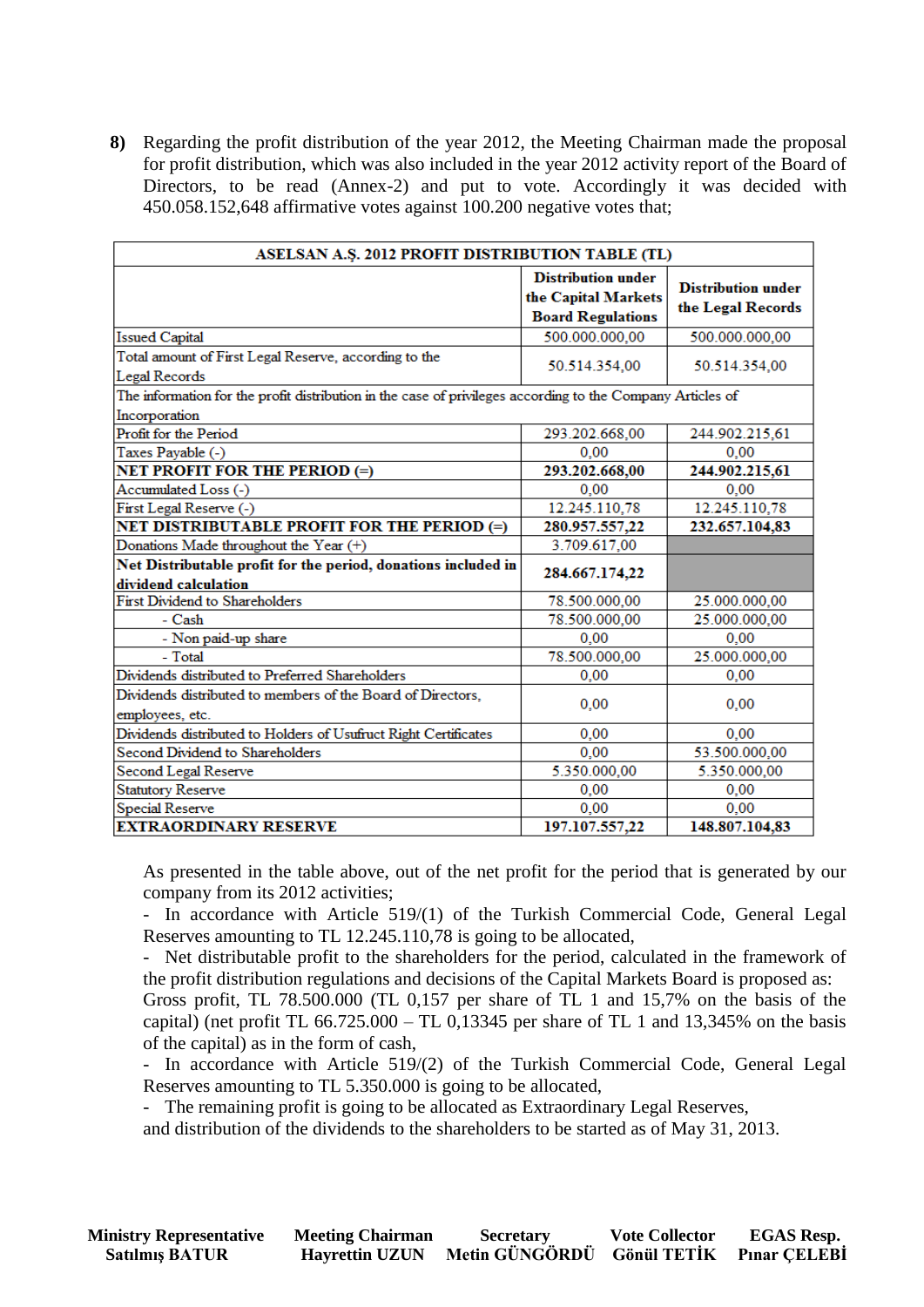- **9)** As for the election of the Board of Directors members; the proposal submitted by the Turkish Armed Forces Foundation Representative (Annex – 3) was read. It was decided with 445.049.878,648 affirmative votes against 5.108.474 negative votes that the Board of Directors members Mr. Necmettin BAYKUL, Mr. Birol ERDEM, Mr. Ahmet ŞENOL, Mr. Osman Kapani AKTAŞ and Mr. Aykud Alp BERK would be elected to serve for a one year period and that with 445.049.878,648 affirmative votes against 5.108.474 negative votes, the service of Mr. Erhan AKPORAY would be extended for one more year. As per the Corporate Governance Principles, the voting for the Independent Board of Directors Member Nominees announced by the Board of Directors was passed on to. Among the nominees, it was decided that, Prof. Dr. Halil SARIASLAN would be elected with 445.049.878,648 affirmative votes against 5.108.474 negative votes, Assoc. Prof. Dr. Lamia Zeynep ONAY would be elected with 445.049.878,648 affirmative votes against 5.108.474 negative votes, Cumhur Sait Şahin TULGA would be elected with 445.049.878,648 affirmative votes against 5.108.474 negative votes to serve as Independent Board of Directors Members for a period of 1 year each.
- **10)** Regarding the remuneration appraised for the Board of Directors Members, the proposal submitted by the Turkish Armed Forces Foundation Representative (Annex  $-4$ ) was read. It was proposed that the payment of monthly net 2.200.-TL (twothousandtwohundred Turkish Lira) would be effected to the Board of Directors Members, valid as of April 2013 until the Ordinary General Assembly Meeting which shall be held in 2014 where the year 2013 activities shall be discussed. As the result of the voting, it was decided with 449.407.078,448 affirmative votes against 118.865 negative votes that the payment of monthly net 2.200.-TL (twothousandtwohundred Turkish Lira) would be effected to the Board of Directors Members, valid as of April 2013 until the Ordinary General Assembly Meeting which shall be held in 2014 where the year 2013 activities shall be discussed.

Mr. Hasan Kaygısız proposed for the payment of monthly net 3.000.-TL (threethousand Turkish Lira) or above to be effected to the Board of Directors Members, valid as of April 2013 until the Ordinary General Assembly Meeting which shall be held in 2014 where the year 2013 activities shall be discussed. As the result of the voting, the proposal was rejected with 424.741.899,94 negative votes against 25.416.452,709 affirmative votes.

- **11)** As per the Capital Markets Board legislation, the proposal regarding the approval of the Independent External Audit Company chosen by the Board of Directors (Annex  $-5$ ) was read. As the result of the voting, it was decided with 445.049.878,648 affirmative votes against 5.108.474 negative votes that DRT Bağımsız Denetim ve Serbest Muhasebecilik Mali Müşavirlik A.Ş. (Deloitte) would be approved to perform the independent audit of our company within the 2013 activity year.
- **12)** With respect to the amendment in article 6 of the Articles of Association regarding the increase of the Registered Capital Upper Limit and the amendments in articles 1., 3., 4., 5., 9., 11., 12., 13., 14., 15., 16., 17., 18., 19., 21., 23., 24., 25., 26., 27., 28., 29., 30., 31., 32., 33., 34., 35., 36., and 37 regarding the compliance with the Turkish Code of Commerce numbered 6102 and Capital Market Law numbered 6362, the Meeting Chairman put to vote for deeming these to be read. The deeming of the amendments to be read was unanimously decided to be accepted. As the result of the voting with respect to the amendments to the articles of association, the latest form of the articles 1., 3., 4., 5., 6., 9., 11., 12., 13., 14., 15., 16., 17.,

| <b>Ministry Representative</b> | <b>Meeting Chairman</b> | <b>Secretary</b>                        | <b>Vote Collector</b> | <b>EGAS Resp.</b> |
|--------------------------------|-------------------------|-----------------------------------------|-----------------------|-------------------|
| <b>Satılmış BATUR</b>          | <b>Hayrettin UZUN</b>   | Metin GÜNGÖRDÜ Gönül TETİK Pınar CELEBİ |                       |                   |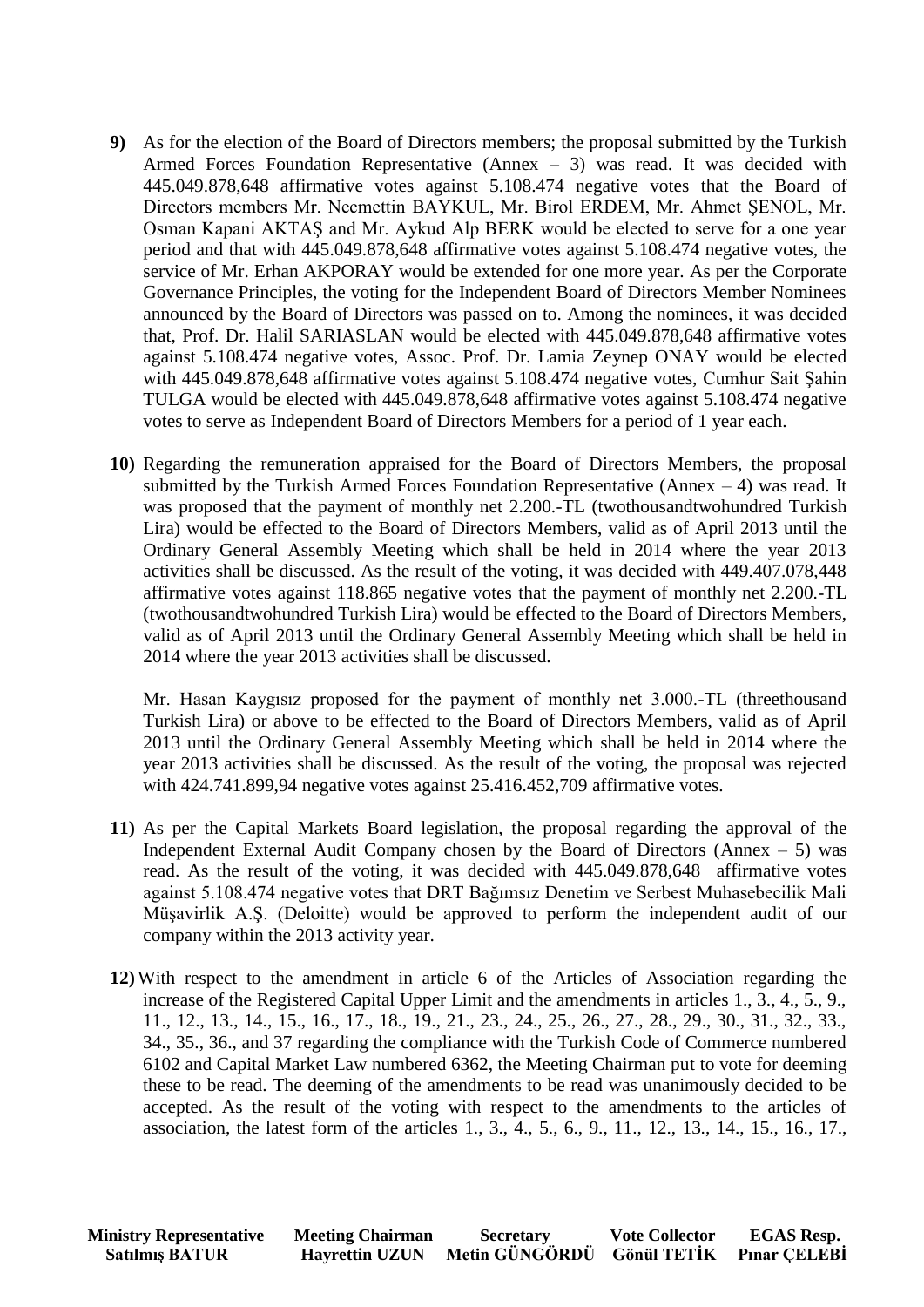18., 19., 21., 23., 24., 25., 26., 27., 28., 29., 30., 31., 32., 33., 34., 35., 36., and 37 as indicated below was accepted unanimously.

## **ASELSAN ELEKTRONİK SANAYİ VE TİCARET A.Ş. ARTICLES OF ASSOCIATION**

#### **Establishment:**

Article 1 – A joint stock company has been established among the founders whose names, surnames and domiciles are mentioned below, in accordance with the provisions of the Turkish Commercial Code numbered 6762 regarding the immediate establishment of joint stock companies.

#### **Founding Partners:**

- 1 Türk Kara Kuvvetlerini Güçlendirme Vakfı Milli Savunma Bakanlığı Müdafaa Caddesi – ANKARA
- 2 Ordu Yardımlaşma Kurumu Ziya Gökalp Caddesi No:44 – ANKARA
- 3 Türkiye Vakıflar Bankası T.A.O. Bankalar Caddesi No:44 – ANKARA
- 4 Yapı ve Kredi Bankası A.Ş. İstiklal Caddesi Korsan Çıkmazı No:1 Beyoğlu – İSTANBUL
- 5 Türk Polis Teşkilatını Güçlendirme Vakfı Etibank Yanı Beyazsaray Apartman Kat 2 No:27 Sıhhiye – ANKARA

#### **Purpose and Scope:**

**Article 3 -** The company has been established for the purpose of performing for all types of organizations, enterprises and consumers; all sorts of research, development, engineering, production, test, assembly, integration and sales services, provisioning of after sales services, merchandising, having merchandise; in relation to various software, device, system tools, equipment and platforms within the scope of electrical, electronics, microwave, electro-optics, guidance, computer, informatics, cryptology, security, mechanics, chemistry and similar subjects within the field of land, air, sea and space appliances; and for the purpose of conducting all kinds of undertakings and activities within the scope of project engineering, consultancy, servicing, training, contracting, construction, publishing, commercial, administration of business enterprise and internet services.

> In order to fulfill this purpose, on condition that Turkish Commercial Code, Capital Market Law and other relevant regulations are complied with and the necessary announcements required by the Capital Markets Board are made within the scope of

| <b>Ministry Representative</b> | <b>Meeting Chairman</b> | <b>Secretary</b>                        | <b>Vote Collector</b> | <b>EGAS Resp.</b> |
|--------------------------------|-------------------------|-----------------------------------------|-----------------------|-------------------|
| <b>Satılmış BATUR</b>          | <b>Hayrettin UZUN</b>   | Metin GÜNGÖRDÜ Gönül TETİK Pınar ÇELEBİ |                       |                   |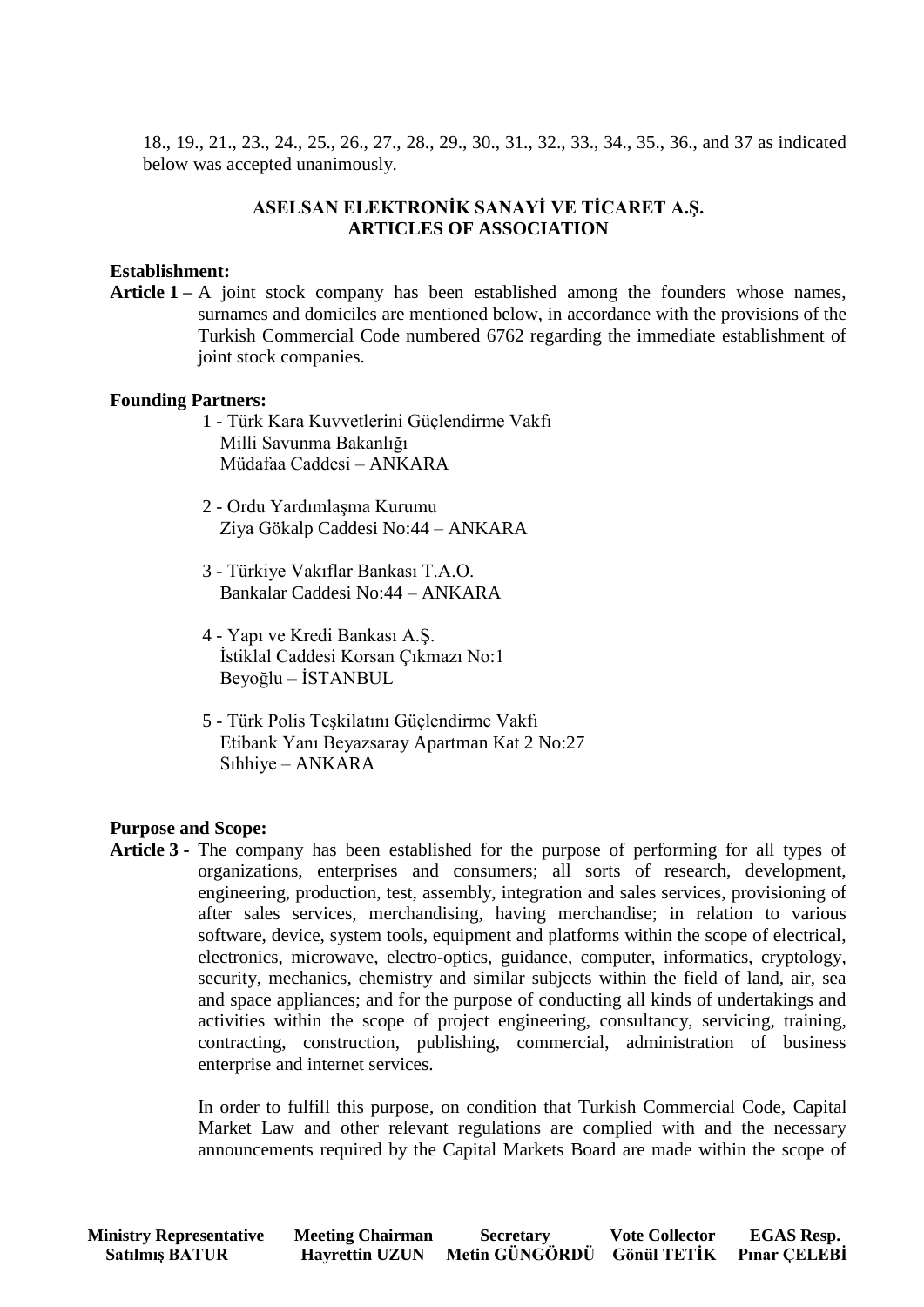the material disclosures, for ensuring the investors are kept informed, the Company may:

- a) Build and run factories, plants and workshops.
- b) Execute any type of contracts with domestic and foreign companies including license and

technical assistance agreements.

- c) Perform the activities within its field of occupation or to have these activities perform or to jointly perform these activities or carry out its production under its own trademark or any other trademark.
- d) Import all kinds of goods including components, spare parts, devices, equipment, raw and finished materials in relation to manufacturing subjects.
- e) Sell and have others sell all kinds of components, spare parts, devices, equipment, systems, raw and finished materials and software in relation to manufacturing subjects, in domestic and overseas markets. It can establish companies or agencies with the aim of selling these goods.
- f) Become a distributor or an agent of domestic and foreign companies operating within the field of activities of the Company.
- g) Provide or have other persons and companies provided the maintenance and after sales services of the goods the Company sells.
- h) Borrow in all manners.
- i) Stand surety and accept surety
- j) Make all kinds of industrial, commercial and financial transactions.
- k) Provide aid and make donations, in kind and/or in cash, to institutions, entities, foundations and associations that conduct scientific research and development activities, to institutions, entities, foundations and associations established for social purposes, to the construction of schools, health facilities, etc. which constitute public interest, to other activities that are considered as beneficial by the Company; provided that such aid and donations do not contradict to the regulations of Capital Market Law on hidden profit transfer, the donations (including the donations made during the year) are brought to the attention of the shareholders at the General Assembly and the upper limit for aid and donations to be made is decided by the General Assembly. The Board of Directors is authorized to take the decisions for aid and donations. The company shall be entitled to accept grants within its field of activities.
- l) Participate in the companies that are or to be established, provided that such participations do not contradict to the regulations of Capital Market Law on hidden profit distribution, or establish companies, where such companies are in line with the field of activity of the Company.
- m)Take over, transfer and sell all kinds of equity shares, dividend shares, bonds, interest and dividend coupons and all securities and their coupons, exchange the same with all kinds of goods and securities, accept or provide them as guarantee;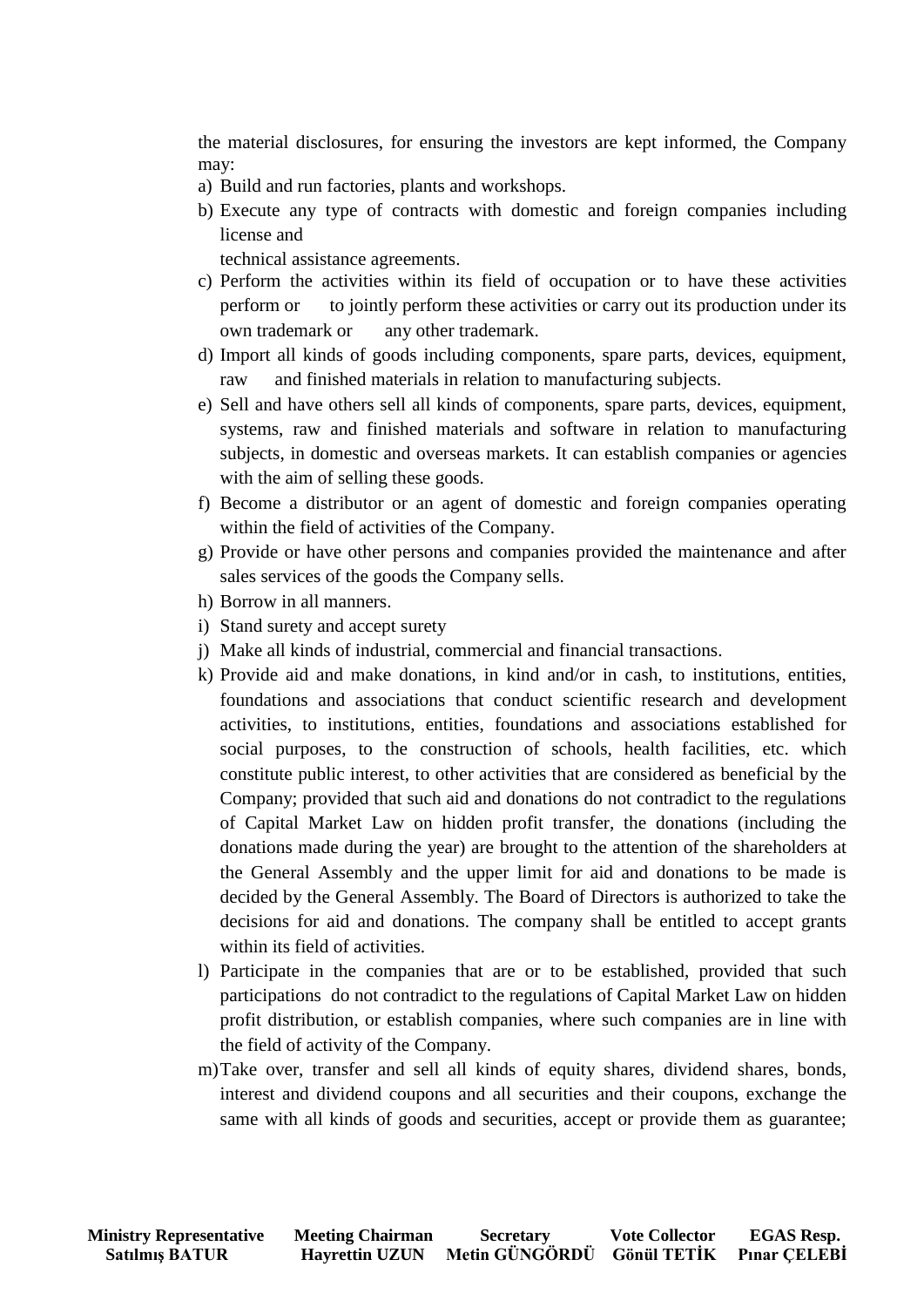provided that such acts are not within the scope of investment services and activities.

- n) Take over, purchase, rent or transfer, sell and lease all kinds of movable and immovable assets, or establish and renounce all kinds of guarantee declaration rights (including mortgage), cancel the mortgages or accept all kinds of real warranties and real rights established in its favor.
- o) Perform or have others performed all kinds of small and large scale repair works and complete construction works or all other construction works which are related to the field of activity of the Company; for/on/at the factories, plants, workshops, buildings of general administration, business units and similar and all surface and underground schemes thereto and movable and immovable mechanisms under the possession of the Company.
- p) Acquire all kinds of rights and receivables, transfer and assign the same or to establish all kinds of guarantee on to the same or accept the guarantees established in favor of the Company.
- r) Establish employee aid and savings foundation or similar foundations.
- s) Act as Internet service provider and make sales to the end users.
- t) Engage in all kinds of commercial transactions with regard to Internet.

u) Provide and/or have others provided all kinds of advertisement, electronic trade, training and similar remote access, communication services within the Internet environment.

v) Establish and/or have others established the necessary laboratories and research centers with regard to Research and Development (R&D).

y) Perform and/or have others performed all kinds of maintenance, repair, servicing, calibration, study – project, consultancy, training, publishing, system operation and similar works.

## **Headquarters and Branches of the Company:**

**Article 4 -** The headquarters of the Company is located at the city of Ankara, Yenimahalle district, Mehmet Akif Ersoy Mahallesi, 296. Cadde No:16. The company is entitled to establish branches (as many as required) inside and outside of Republic of Turkey, by informing the ministry of Customs and Trade and the Capital Markets Board. In case the address is changed, the new address shall be registered in the trade registry and shall be notified to the Ministry of Industry and Trade and the Capital Markets Board. Notifications made to the registered and announced address shall be deemed as being made to the Company.

#### **Term of the Company:**

**Article 5 -** The term of the Company shall be perpetual.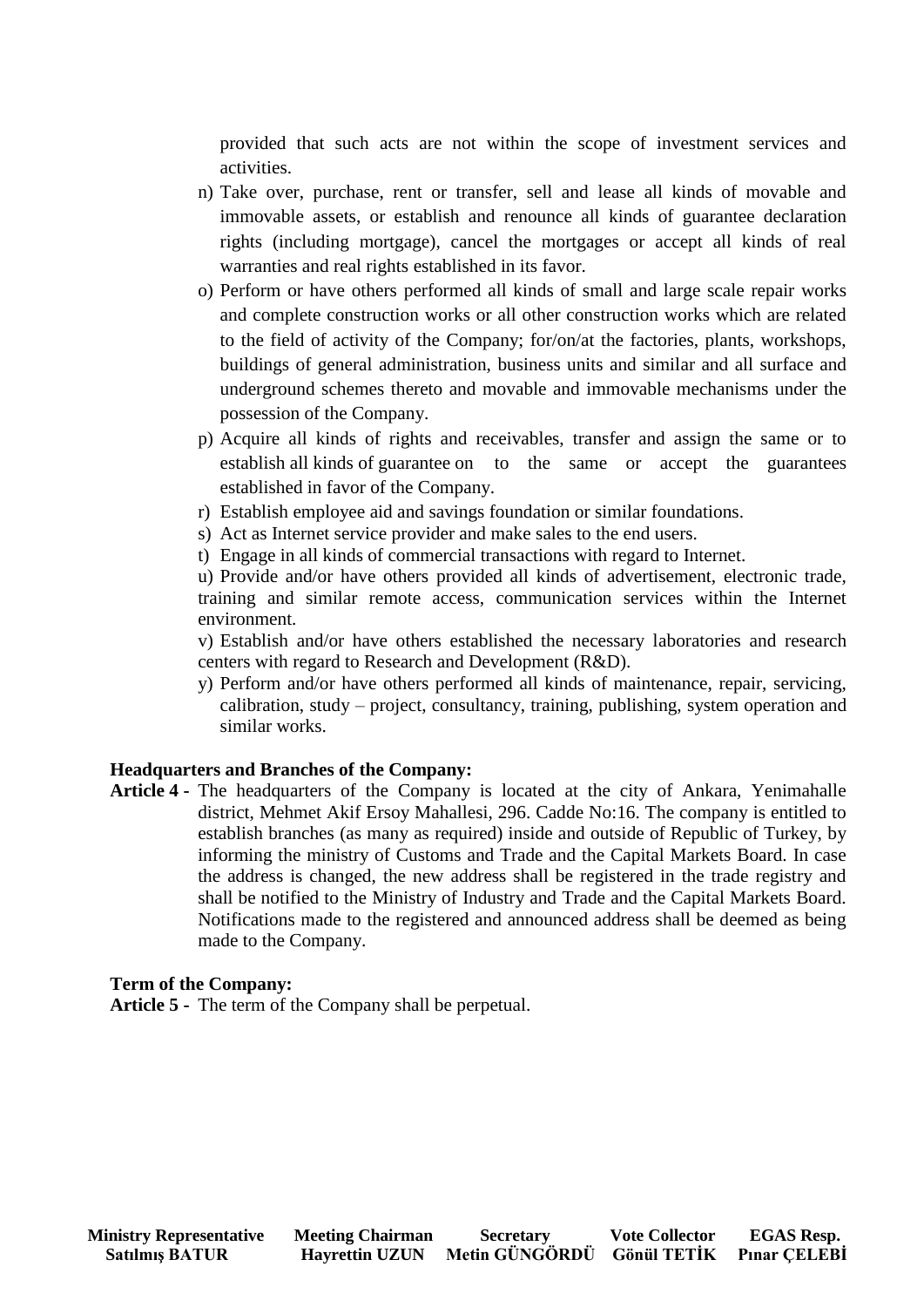# **PART II CAPITAL OF THE COMPANY, EQUITY SHARE PAYMENT METHOD**

## **Registered Capital of the Company:**

**Article 6 -** The Company has accepted the registered capital system in accordance with the provisions of the Law No. 2499 and the Company has implemented this system with the consent No. 151 of the Capital Markets Board, dated 7/3/1991.

> The registered capital upper limit of the Company is 1.000.000.000,-TL (only/onebillion TL) and is divided into 100.000.000.000 (onehundredbillion) shares, each having a nominal value of 1 kuruş.

> The registered capital upper limit consent granted by the Capital Markets Board id valid for the years 2012 – 2016 (5 years). Even if the permitted registered capital upper limited is not reached at the end of the year 2016, it is obligatory for the Board of Directors to receive authorization from the General Assembly for a new term, with the consent of the Capital Market Boards for the previously allowed upper limit or a new upper limit value. In the event that above mentioned authorization is not received, the Company is deemed to be out of the registered capital system.

> The issued capital of the Company shall be 500.000.000,-TL (only/fivehundredmillion TL) and shall be divided into 50.000.000.000 (fiftybillion) shares, each having a nominal value of 1 Kuruş. 10.312.645,71 TL of the issued capital of the Company has been paid in cash; 145.220.570,-TL of the issued capital of the Company has been covered by the dividends that are added to the capital and are distributed to the shareholders in proportion to their shares; 14.710.154,29,-TL of the issued capital of the Company has been covered by adding the Revaluation Fund to the capital in accordance with the Article 298 (bis) of the Tax Procedure Law No. 213; 99.132.892,03 TL of the issued capital of the Company has been covered by the favorable balance of capital adjustment (Inflation Adjustment of Capital), 13.206.491,20 TL from Special Funds, 201.703,02 TL from Share Premium and 217.215.543,75 TL from Extraordinary Reserves. The issued capital has been divided into shares as shown below.

| <b>Share</b><br>Group | <b>Nominal</b><br><b>Value of</b><br><b>Each Share</b> | <b>Number of Shares</b> | Amount (TL)    | <b>To the Name</b><br>or<br>To the Bearer |
|-----------------------|--------------------------------------------------------|-------------------------|----------------|-------------------------------------------|
| Group A               | $1 \; \mathrm{kr}$                                     | 30.272.727.273          | 302.727.272,73 | To the Name                               |
| Group B               | $1 \mathrm{kr}$                                        | 19.727.272.727          | 197.272.727,27 | To the Name                               |
| <b>TOTAL</b>          |                                                        | 50.000.000.000          | 500.000.000,00 |                                           |

All shares are registered to the name of the shareholder.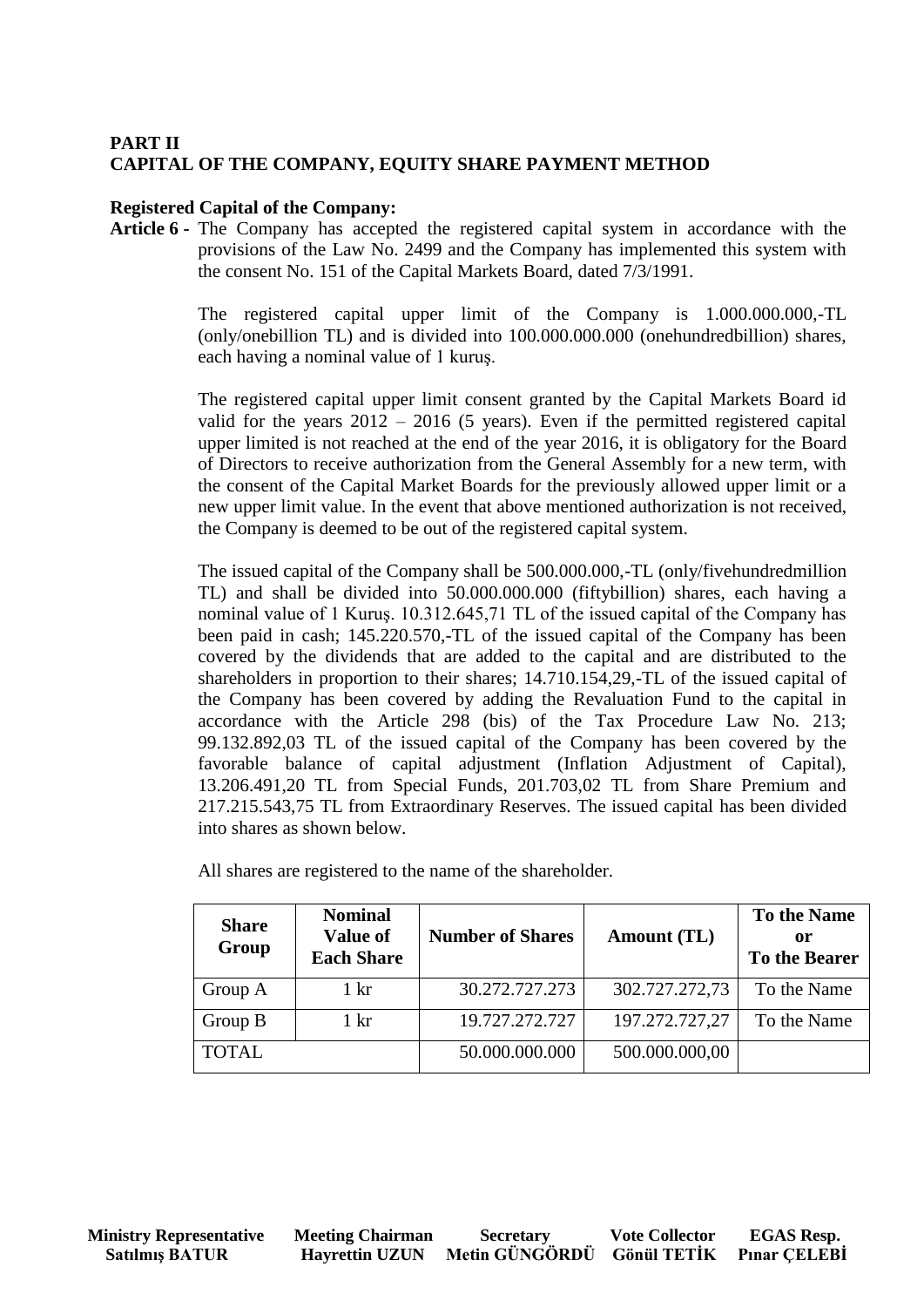The Board of Directors shall be authorized to increase the issued capital up to the registered capital upper limit when it deems necessary between the years 2012 and 2016, in accordance with the provisions of the Capital Market Law, by issuing shares to the name.

Moreover, the Board of Directors shall be authorized in matters regarding issuing preferred shares or issuing shares above the nominal values.

Group A shares are preferred shares registered to the name. When new shares are to be issued, the ratio of Group A shares registered to the name within the issued capital shall be maintained.

In the event that reserves are added to the capital, the issued shares equal to the value of added reserves shall be distributed on the basis of the shareholders' ownership rate of the shares as a bonus.

Group A shares shall not be sold or transferred without the consent of the Board of Directors; in the event that these shares are transferred or sold to third parties partially or completely without the consent of the Board of Directors, the Board of Directors is entitled to abstain from recording this sale in the records without stating a reason.

The preemptive right of the shareholders in capital increases shall be exercised within their own groups in accordance with Article 461 of the Turkish Commercial Code. Group A shares remaining after the preemptive rights have been exercised, shall be firstly offered to other Group A shareholders; and in the event that there are still remaining shares which are not sold after this process, the remaining shares can be sold to non-Group A shareholders or real or legal persons who will become new shareholders. In this case, the Board of Directors is not entitled to abstain from the sale to the new Group A shareholders in the records.

While the nominal value of the equity shares was 1.000 TL, it has been changed to 1 New Kuruş within the scope of the law on making amendments to the Turkish Commercial Code No:5274. The total number of shares have decreased as a result of such change and 1 share having a value of 1 New Kuruş, is given in exchange for 10 shares, each having a value of 1.000 TL. The rights of the shareholders arising from the shares they possess with regard to the change in question shall be reserved.

Since it was ruled by the decree of the Council of ministers dated 04.04.2007 that the expression "New" would be removed from New Turkish Lira and New Kuruş as of 01.01.2009; the expression "New" regarding the currency unit in this article have been removed from the Articles of Association.

The shares representing the capital shall be monitored within the framework of the dematerialization principles.

#### **First Board of Directors Members:**

**Article 9 –** Has been removed.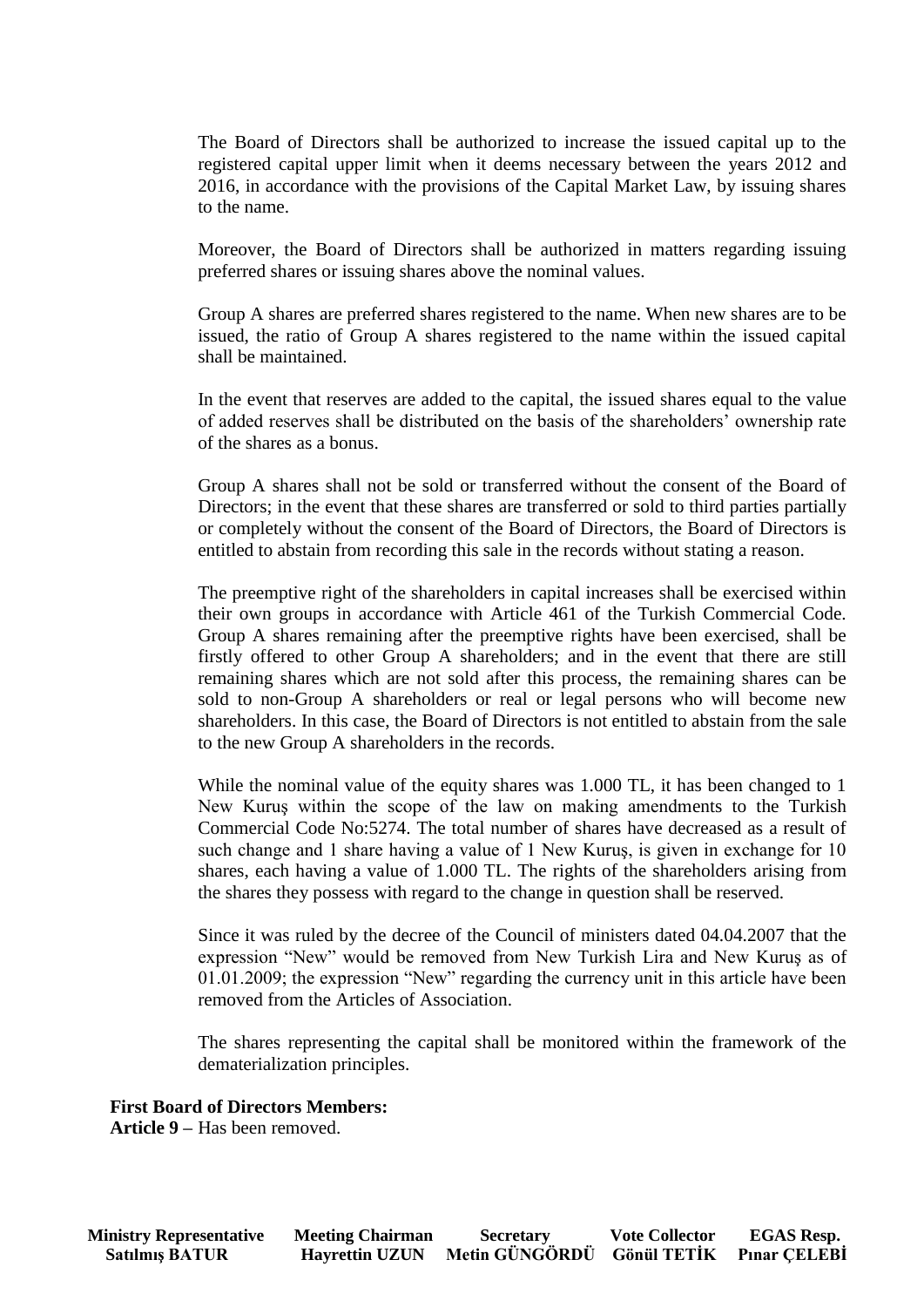## **Quorum of Meeting and Decision Making:**

**Article 11-** The Board of Directors shall convene with the majority of the number of the members. The decisions shall be taken by the majority votes of those present. In the event that there is a tie in the voting, the matter shall be postponed until the subsequent meeting. In the event that there is a tie in the voting on the same subject in the subsequent meeting, the motion shall be regarded as rejected. The resolutions taken shall be registered in the Board of Directors decision book and shall be signed by the members.

> The provisions of the Turkish Commercial Code, Capital Market Law, regulations of the Capital Markets Board in connection with corporate governance and other relevant legislation are taken into account with respect to the meetings and decision making quorums of the Board of Directors as well as with respect to any Board of Directors members assuming duties and positions outside the Company. Any action and resolutions taken by the board of Directors without complying with the Corporate Governance Principles, which are made obligatory as to be complied by the Capital Markets Board, are invalid and considered as in contrary to the Articles of Association.

#### **Representation and Management of the Company**

**Article12 -** The authority of representation and management of the company in all respects, including the authorization for representation of the company before public or private institutions and persons, assemblies, courts, all judicial and administrative authorities and the authorization for compromise, release and arbitration in/of disputes, shall belong to the Board of Directors. The Board of Directors can transfer all or some of this authorities to the executive members in compliance with the relevant provisions of the Turkish Commercial Code and the Capital Market Law. All documents prepared on behalf of the company shall bear the signature of two people who shall be authorized under the name of the company.

#### **Duty and Authorities of the Board of Directors:**

**Article 13 -** The Board of Directors shall decide on all matters which do not require a resolution to be obtained from the General Assembly. The Board of Directors shall have the authority to determine and control all commercial activities and all policies which concern the Company and affiliates. The approval shall be received from Turkish Armed Forces Foundation prior to taking resolution for entering into undertakings which put the company under heavy obligations such as undertaking new projects, taking on financial and/or commercial debts, commencing new fixed asset investments; in amounts that exceed 20% of the total assets (on case by case and/or in total within the related year) according to the latest published balance sheet of the Company. The Board of Directors shall perform its duty in accordance with the "Board of Directors Operation Regulation.

The Board of Directors shall be authothorized for:

a) Carrying out the decisions taken by the General Assembly,

b) Calling the General Assembly for ordinary and extraordinary meetings in accordance with the provisions of this Articles of Association and the Turkish Commercial Code and preparing the agenda,

| <b>Ministry Representative</b> | <b>Meeting Chairman</b> | <b>Secretary</b>                        | <b>Vote Collector</b> | <b>EGAS Resp.</b> |
|--------------------------------|-------------------------|-----------------------------------------|-----------------------|-------------------|
| <b>Satılmış BATUR</b>          | <b>Hayrettin UZUN</b>   | Metin GÜNGÖRDÜ Gönül TETİK Pınar ÇELEBİ |                       |                   |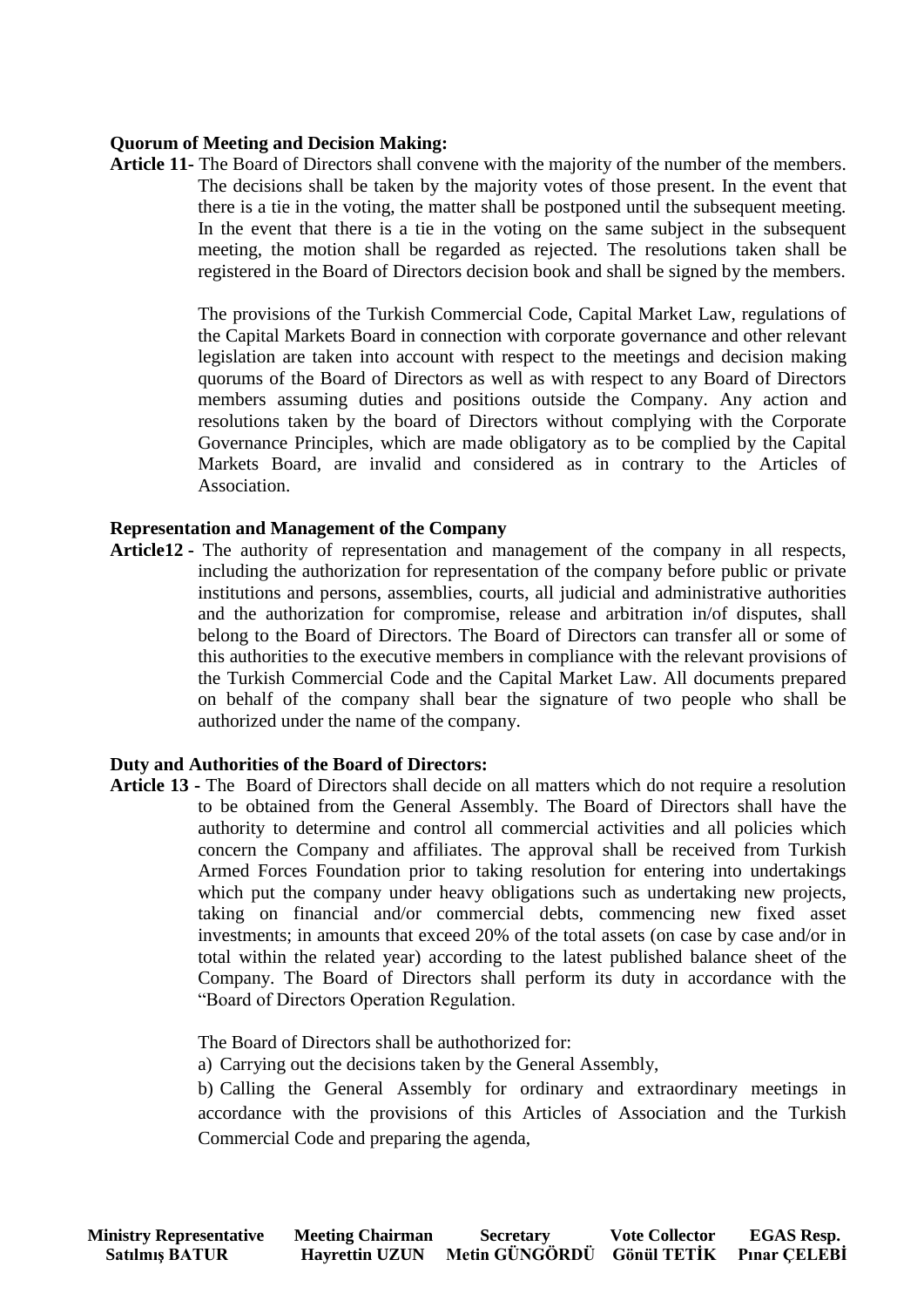c) Performing its authority of legal representation,

d) Making proposals to the General Assembly with regard to all kinds of changes foreseen in the Articles of Association and adding new articles thereto,

e) Ensuring that the books which are required to be kept by the laws, are duly kept and preparing the annual balance sheet, profit and loss accounts,

f) Determining the strategic plans and annual budget, work, project and production programs and organization plans; controlling their implementation; monitoring whether the works performed are in compliance with the laws, by-laws and regulations and changing the same when necessary,

g) Ensuring the preparation of the general regulations regarding the management of the Company,

h) Preparing an Annual Work Report at the end of each fiscal period which covers the commercial and financial standing of the Company and the summary and results of the works performed in the same period and submitting it to the examination of the General Assembly.

i) Making proposals to the General Assembly with regard to the method of distribution of the yearly profit of the Company, calculation and disbursement of the legal and extraordinary reserves,

j) Determining the type time and conditions of all kinds of activities within the field of activity of the Company, giving approval in matters regarding execution of the same,

k) Designating the workforce plan of the Company, the compensation package and other rights of the personnel who are not considered in the workforce plan and compensation system, wage scales within the workforce plans and compensation system in accordance with the principals of Turkish Armed Forces Foundation for determination of wages of Affiliate and Subsidiary personnel,

l) With regard to the assignment and dismissal of personnel;

- 1) Assigning and dismissing the Chief Executive Officer of the Company,
- 2) Carrying out the recruitment, assignment and dismissal of the other personnel in accordance with relevant Company regulations.
- 3) Designating the staff of top executives such as Chief Executive Officer, Vice President, Coordinator, Consultant (Advisor), Director, etc. and signing employment contracts with the persons who are assigned to these positions and the other persons which provide privileges in addition to the Labor Law provisions (The Board of Directors is not permitted to transfer these rights to one or several members of Board of Directors, Chief Executive Officer or other persons).

m)Creating pledges and mortgages on the movable and immovable assets, rights and receivables of the Company.

In so far the regulations of the Capital Markets Board regarding corporate governance shall be complied with, in any kind of related party transactions and in giving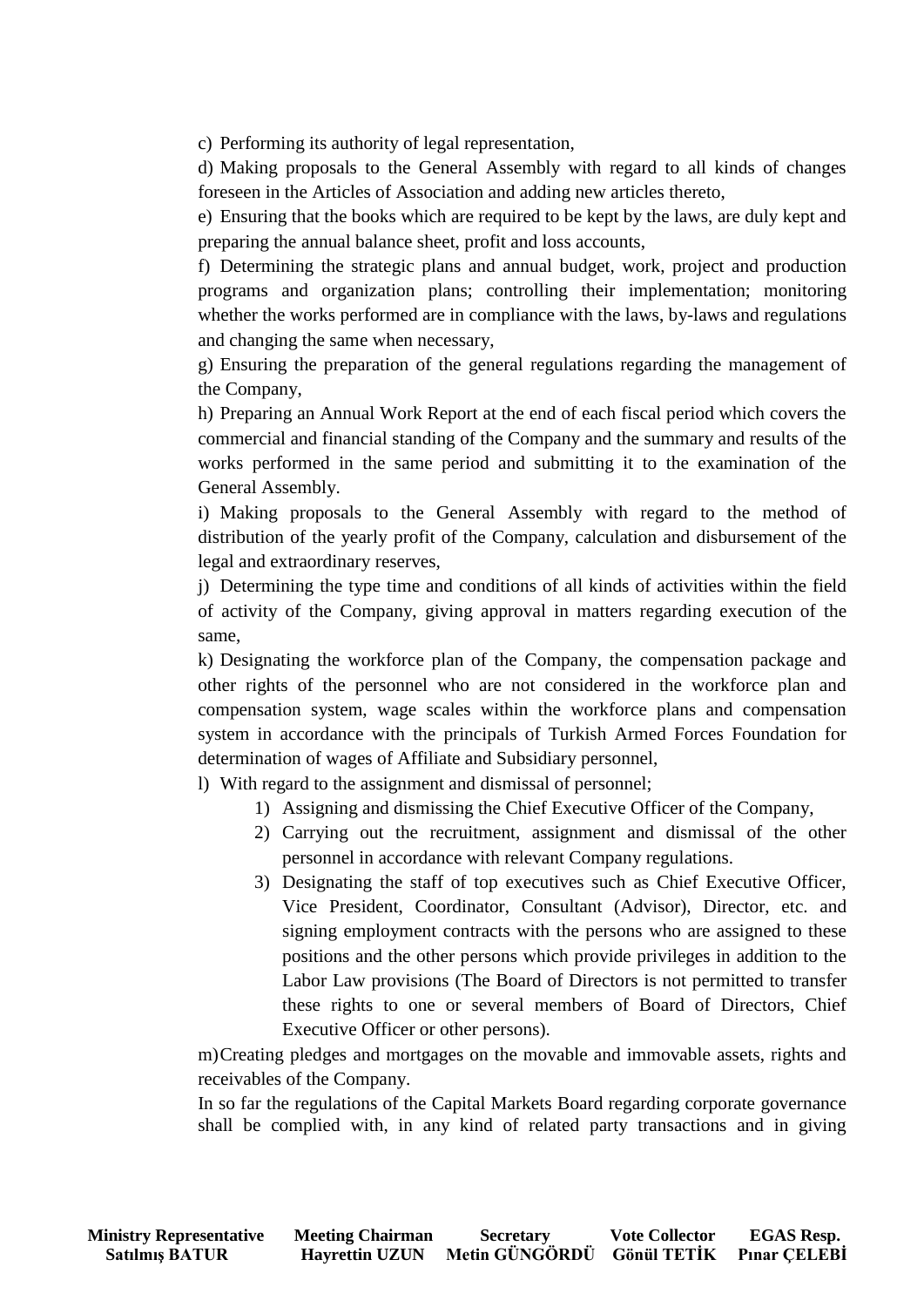guarantees, pledges and mortgages for the benefit of third parties for in terms of implementation of the Corporate Governance Principles.

n) Determining and approving the conditions of the dealings with the banks and other financial institutions,

o) Compromising, releasing and arbitrating,

p) Issuing bonds and other securities in accordance with the Capital Market Law and Legislation,

r) Appointing an Independent Audit Firm in accordance with the Capital Market Law Article 16,

s) Regulating the principals of purchase, sale and other transactions regarding the securities of the Company,

t) Taking resolution on the purchase, sale, rent and lease of real estates for the Company,

u) Granting approval for operating under brands,

v) Examining and granting approval for business transactions including any agreement which might be executed with another company or the shareholders or affiliates of another company.

y) Taking resolution on matters such as establishing companies or becoming a partner to a company, buying or transferring the shares in the companies, opening representative offices, etc. in foreign countries, upon receipt of the approval from Turkish Armed Forces Foundation (Temporary Acquisition of the equity shares which are quoted on domestic and foreign stock exchanges for the purpose of generating income or profit shall be excluded from the scope of this provision).

z) In the transactions which are considered material in terms of implementation of the Corporate Governance Principles, the regulations of the Capital Market Law with respect to corporate governance shall be complied with.

aa) Forming the required committees in scope of the Turkish Commercial Code and Capital Market Law.

The provision of the Turkish Commercial Code and the Capital Market Law with respect to the duties of the Board of Directors are reserved.

#### **Transfer of the Authorities to the Chief Executive Officer (CEO):**

**Article 14 -** As it deems necessary, Board of Directors may transfer its representation and management authorities of which are considered as required to Chief Executive Officer (CEO) who is among the shareholders or from outside of the company; in order to carry out the resolutions of the Board of Directors in compliance with the provisions of the Turkish Commercial Code and Capital Market Law relevant to the duties and authorizations of the Board of Directors. The Board of Directors may transfer to the office of the CEO its authority to take resolution with regard to canceling the signature authorities of personnel. Term of office of the CEO may exceed the term of office of the Board of Directors. The CEO attends the Board of Directors meetings and discussions without any right to vote. The CEO may transfer its duties and authorities with regard to the execution of the Board of Directors resolutions but it is not permitted to transfer his/her administrative duties.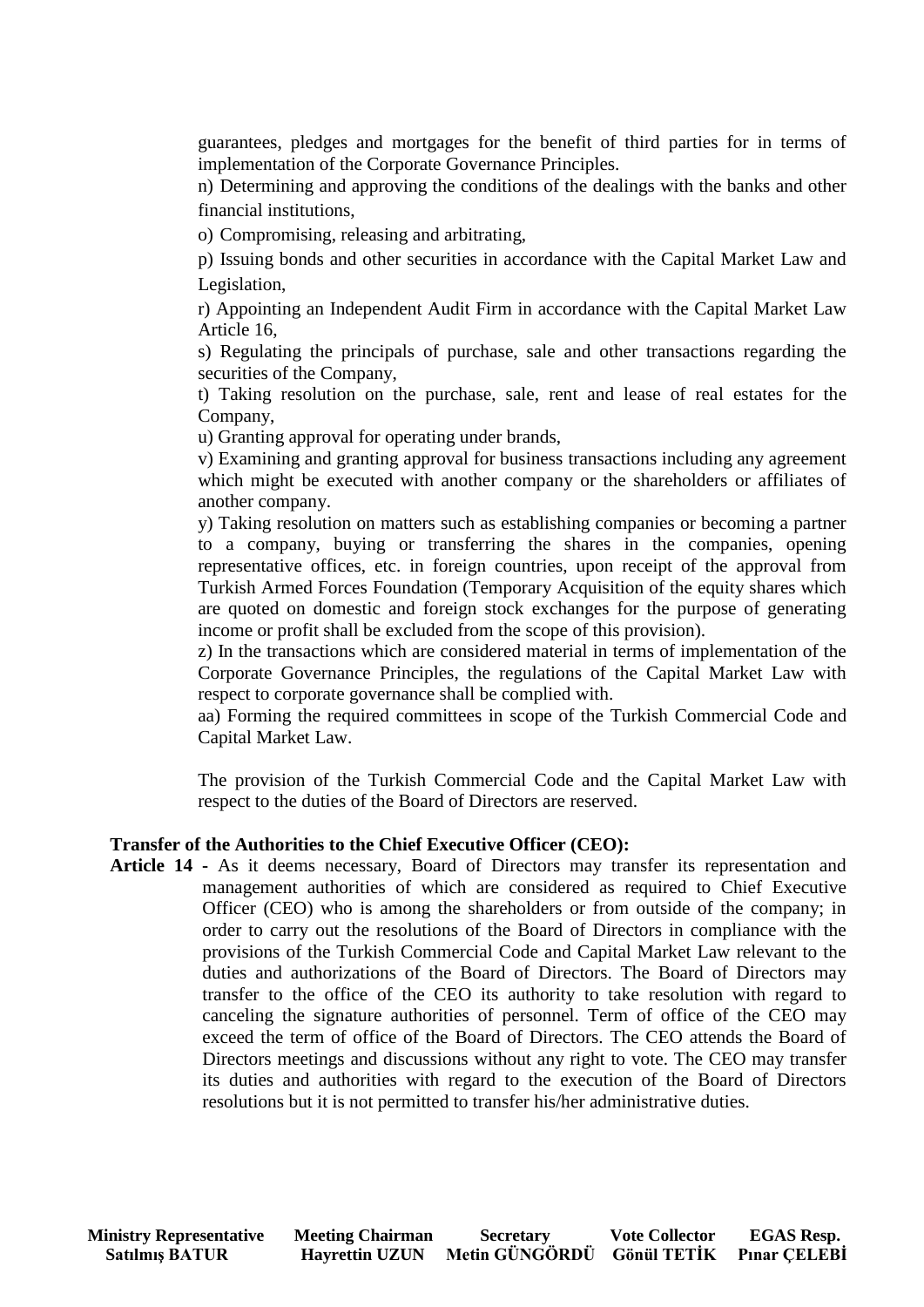### **Wages of the Chairman and the Members:**

**Article 15 –** The monthly wages of the Board of Directors Chairman and the members and executive member(s) shall be resolved by the General Assembly.

#### **SECTION IV AUDITS**

### **Audits:**

**Article 16 –** With respect to the audit of the Company along with the other matters stipulated in the legislation, relevant articles of the Turkish Commercial Code and Capital Market Legislation are applied.

**Duties of the Auditors: Article 17** – has been removed.

**Wages of the Auditors: Article 18** – has been removed

### **SECTION V ORDINARY AND EXTRAORDINARY MEETINGS, QUORUM, PLACE OF MEETING, REPRESENTATIVE OF THE MINISTRY, REPRESENTATIVE, RIGHT TO VOTE**

**Article 19 –** The ordinary General Assembly meeting shall be held within three months after the end of the fiscal year of the Company and at least once a year. In the ordinary General Assembly meeting, the issues in the agenda which is prepared by the Board of Directors shall be discussed and resolved taking into account the provisions of Article 409 and 413 of the Turkish Commercial Code. The Extraordinary General Assembly shall convene when the business of the Company calls for it and shall take the required resolutions. The place and time of the meeting shall be duly announced.

> The working methods and principles of the Company are defined with an Internal Directive registered and announced and approved by the General Assembly.

## **Participation to the General Assembly meeting through electronic environment:**

The Shareholders having the right to attend the meeting may also attend these meetings through electronic environment as per Article 1527 of the Turkish Commercial Code. The Company may, as per the provisions of the Regulation Regarding the General Assemblies of the Joint Stock Companies Which Shall be Held In Electronic Environment, establish an electronic general assembly system which shall enable the shareholders to attend the meetings through electronic means and give opinions and make proposals and vote as well as purchase a system specifically designed for this purpose. As per this provision of the articles of association, the shareholders and their representatives are enabled to use their whole rights stipulated in the provisions of the mentioned Regulation.

## **Quorum In Special Circumstances:**

**Article 21 –** has been removed.

| <b>Ministry Representative</b> | <b>Meeting Chairman</b> | <b>Secretary</b>                        | <b>Vote Collector</b> | <b>EGAS Resp.</b> |
|--------------------------------|-------------------------|-----------------------------------------|-----------------------|-------------------|
| <b>Satılmış BATUR</b>          | <b>Havrettin UZUN</b>   | Metin GÜNGÖRDÜ Gönül TETİK Pınar CELEBİ |                       |                   |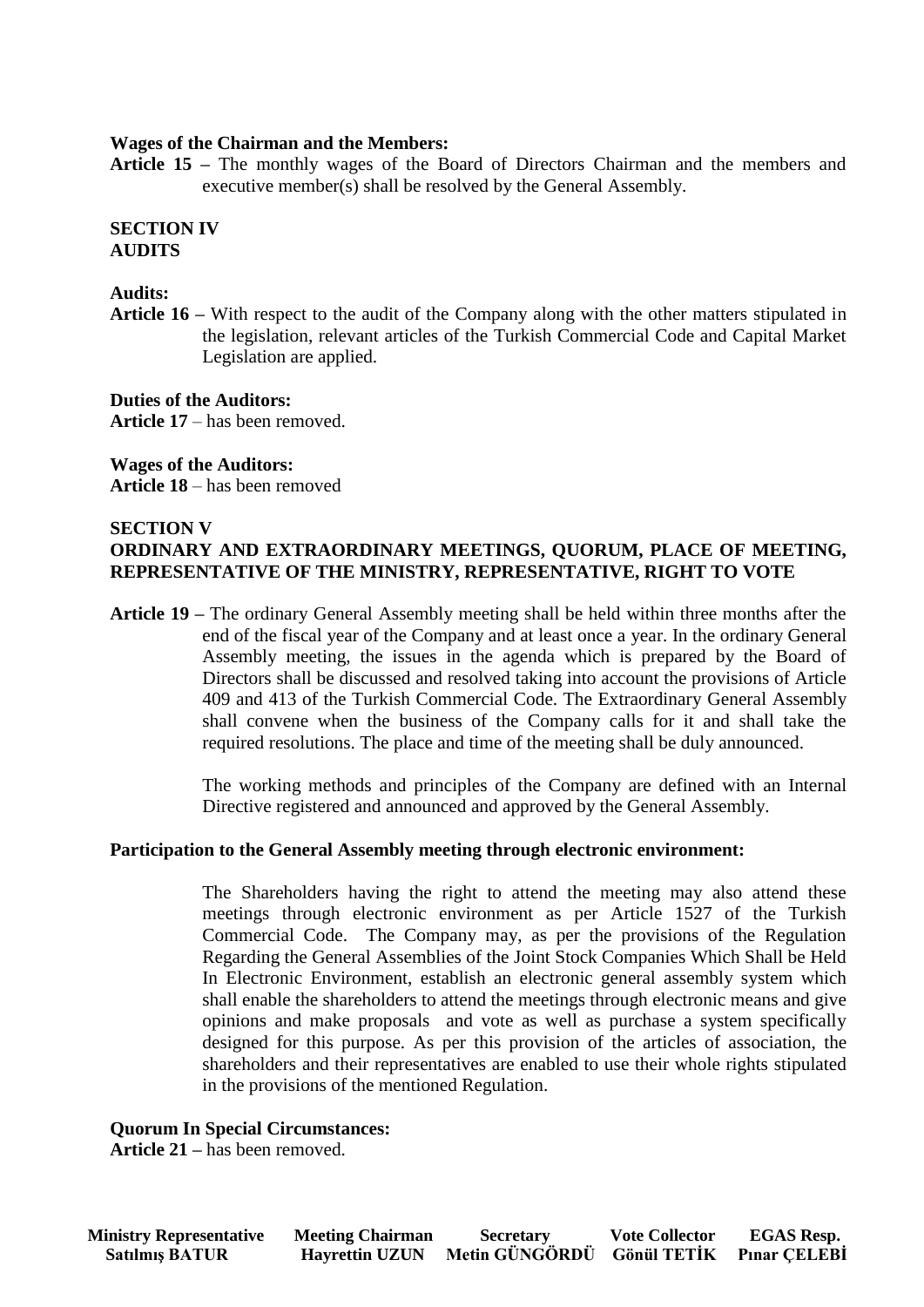## **Representative of the Ministry:**

**Article 23 –** The presence of the representative of the Ministry of Customs and Trade in the Ordinary and Extraordinary General Assembly Meetings is mandatory. The resolutions taken at the meetings in absentia of the representative are not valid.

## **Assignment of a Representative:**

**Article 24 –** The shareholders are permitted to have themselves be represented in the General Assembly meetings by the representative they assign among or outside the shareholders. The representatives who are shareholders in the Company shall be authorized to cast the vote of the shareholders they represent in addition to their own votes. The Board of Directors shall determine and announce the format of power of attorney pursuant to the Turkish Commercial Code and within the framework of the regulations of the Capital Markets Board and the Ministry of Customs and Trade.

### **Right to Vote:**

**Article 25 –** The shareholders and the proxies who are present in the Ordinary and Extraordinary General Assembly have one voting right against each equity share. In the event that an equity share has more than one owner, the owners of such equity share shall be able to vote only through one representative either elected from among each other or a third person.

#### **Method of Voting:**

**Article 26** – At the General Assembly Meetings, the votes shall be cast by raising hands and as for the electronic general assemblies, votes are cast pursuant to the relevant stipulated regulations.

#### **SECTION VI**

## **CAPITAL INCREASE, ANNUAL ACCOUNTS, PROFIT DISTRIBUTION, LEGAL RESERVES**

#### **Capital Increase:**

**Article 27** – has been removed

#### **Annual Accounts:**

**Article 28 –** The fiscal year of the Company starts on first day of January and ends on the last day of December.

## **Documents to be delivered to the Capital Markets Board and the Ministry of Customs and Trade:**

**Article 29 -** With respect to the documents to be delivered to the Capital Markets Board and the Ministry of Customs and Trade, regulations of the Turkish Commercial Code, Capital Markets Board and the Ministry of Customs and Trade are applied.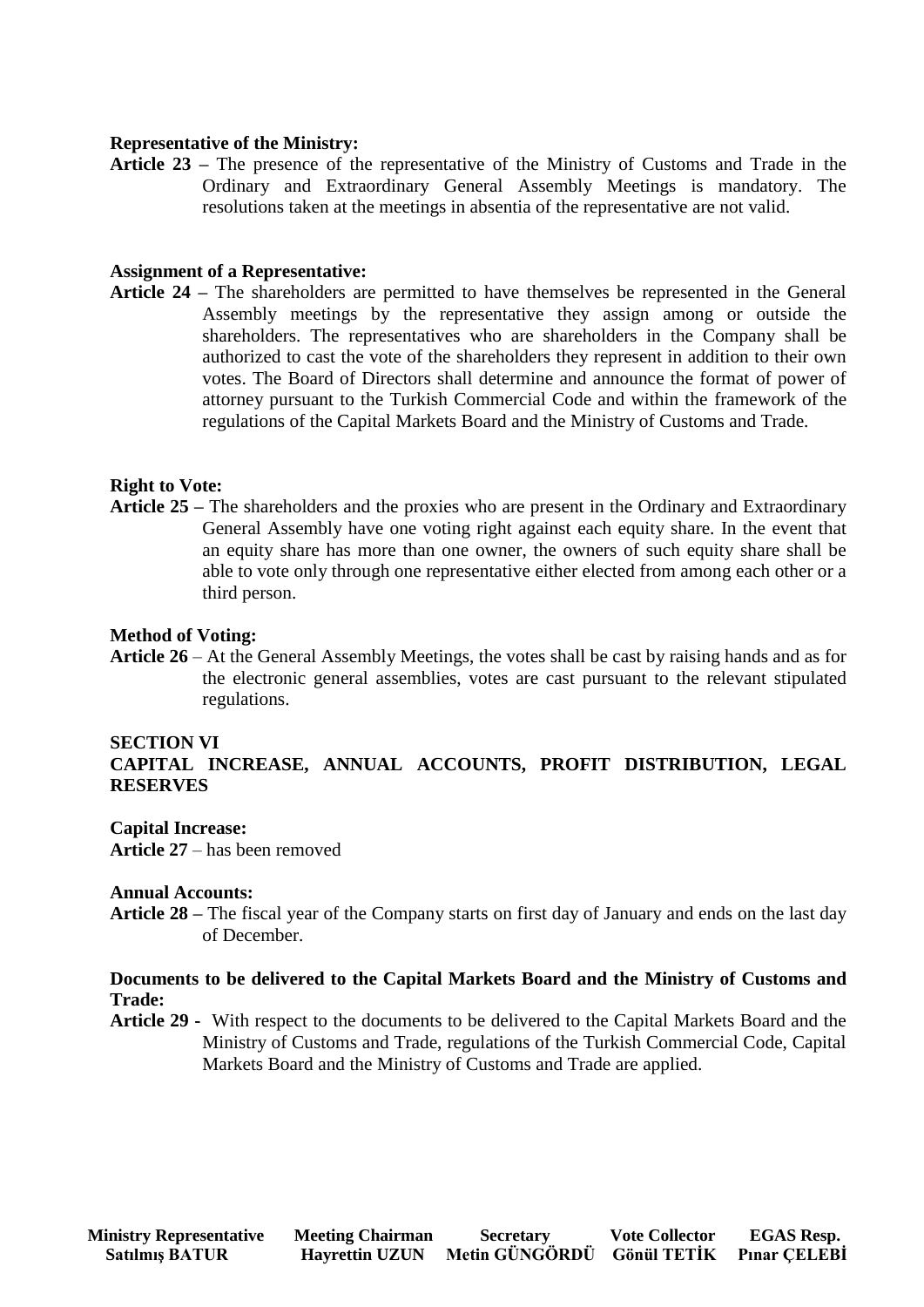## **Net Profit and Its Distribution:**

**Article 30 –** The amount; which remains after deduction of the amounts that are mandatory to be allocated and paid by the Company from the ascertained incomes, depreciation and extraordinary expenses, corporate tax and similar taxes and funds at the end of the fiscal year and which is stated in the balance sheet shall constitute the net profit. The net profit shall be allocated in the order stated below after the deduction of the previous year losses, if any.

From the net profit;

a) 5% is reserved as the legal reserve as per article 519 of the Turkish Commercial Code until it equals 20% of the paid in capital;

b) After adding the amount of the donations within the year, if any, to the remaining amount, the profit share is reserved over this reached amount pursuant to the Turkish Commercial Code and the Capital Market Legislation.

c) From the remaining profit, a bonus at a ratio which is determined by the General Assembly (up to 10% of the remaining profit) shall be distributed to officers and employees and the remaining part shall be distributed to the shareholders in a manner determined by the General Assembly.

d) ) 5% dividend is deducted from the amount which has been decided to be distributed to shareholders and the others who participate to the profit and one tenth of the reached amount is added to the legal reserve as per sub clause 2 of article 519 of the Turkish Commercial Code.

The regulations of the Capital Markets Board are abided by as for the annual profit sharing process.

The dividends are distributed equally regardless of all the existing shares and their issue and acquiring dates.

Unless no legal reserves are reserved which is mandatory as per the provision of the law and unless the dividend stipulated in the articles of association for the shareholders is distributed, the reserve of further legal reserves, transfer of the profit to the subsequent year and the distribution of profit shares to the Board of Directors members and the employees may not be resolved.

### **Time of Profit Distribution:**

**Article 31 –** The date when the annual profit shall be distributed to the shareholders and the method by which such distribution shall be made is resolved by the General Assembly upon the proposal of the Board of Directors by also taking into consideration the provisions of the Capital Market Law.

 **Ministry Representative Meeting Chairman Secretary Vote Collector EGAS Resp. Satılmış BATUR Hayrettin UZUN Metin GÜNGÖRDÜ Gönül TETİK Pınar ÇELEBİ**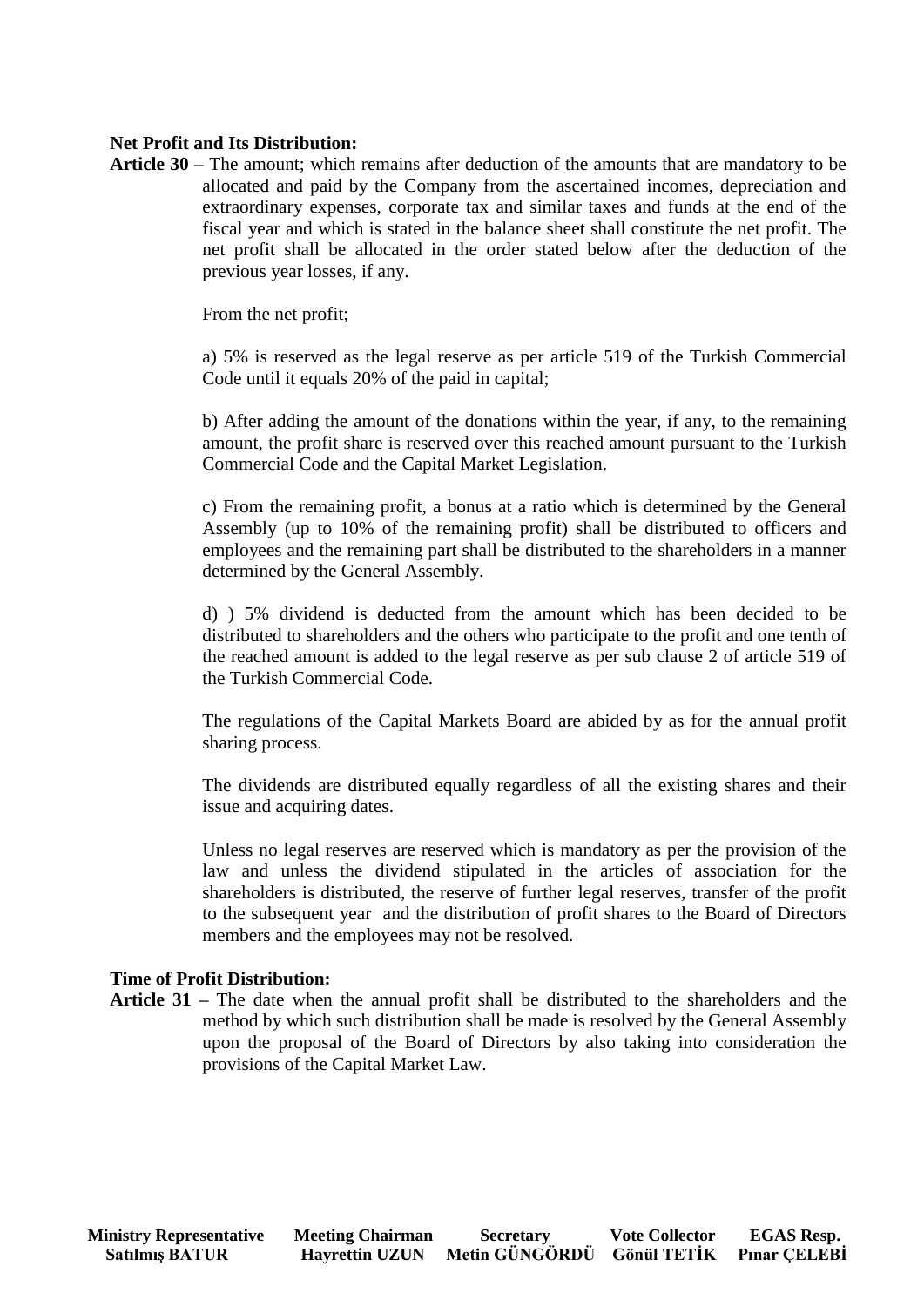## **Excess Reserves and Voluntary Legal Reserves:**

**Article 32 –** The General Assembly may resolve that, all of the annual profit other than the part decided to be distributed may be reserved as excess reserve or voluntary legal reserve for the allocation of compensating losses, growth, amortization, renewal, donation and similar purposes.

### **SECTION VII**

### **Termination and Liquidation of the Company:**

**Article 33 –** The relevant provisions of the Turkish Commercial Code shall be applied with regard to the termination and liquidation of the Company and the procedures related thereto.

#### **SECTION VIII MISCELLANEOUS PROVISIONS**

#### **Amendment of the Articles of Association:**

**Article 34 –** The permission of the Ministry of Customs and Trade and the consent of the Capital Markets Board shall be obtained before any amendment to be made to the Articles of Association. The amendments made in this regard shall be valid as of their date of announcement after being duly verified and registered in the Trade Registry.

#### **Announcements of the Company:**

**Article 35 –** – The matters which relate to the Company and are required to be announced, shall be done via a newspaper which is distributed at the area where the headquarters of the company is located, on the website of the Company, on the Public Disclosure Platform and at places where determined by the Capital Markets Board on condition that the provision of the Turkish Commercial Code Article 35 paragraph 4 is reserved. If an announcement relates to an invitation to a meeting, it shall be made at least 3 weeks prior to the date of such meeting pursuant to the regulations of the Capital Markets Board.

> The provisions of the Turkish Commercial Code Articles 474 and 532 are applied for the announcements regarding capital decrease and liquidation.

> As for the announcements made by the Company, the regulations of the Turkish Commercial Code and the Capital Markets Board long with the relevant legislations shall be abided by.

#### **Court of Competent Jurisdiction:**

**Article 36 –** All conflicts which might arise between the Company and the shareholders shall be resolved and concluded by the court of jurisdiction in the area where the headquarters of the Company is located.

#### **Articles of Association to be Dispatched to the ministry:**

**Article 37:** has been removed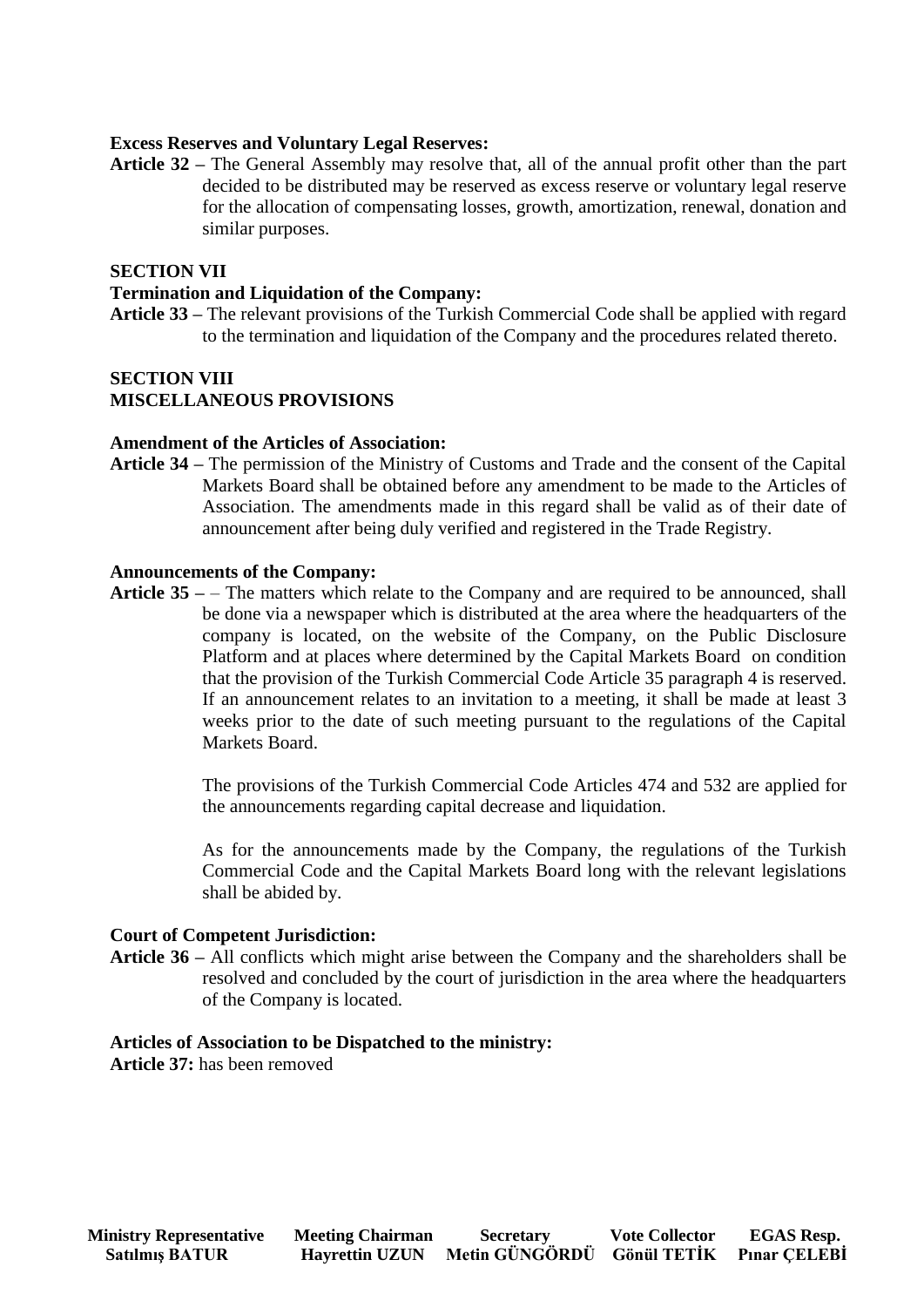- **13)** The letter of the Board of Directors (Annex 6) regarding the information to be given with respect to the donations in the year 2012 with the guarantees, pledges and mortgages issued in favor of third parties and the incomes and interest gained. Pursuant to this, it was stated that within the year 2012, a total amount of 3.709.617,- TL was donated with the breakdown as 7.250,- TL to All Telecommunication Businessmen Association, 1.000,-TL to Defense and Aero Industry Manufacturers Association, 2.500,-TL to METU Career Planning Center, 1.200,- TL to Industrial Designers Professional Association, 11.667,- TL to Turkish Philarmony Association and 3.686.000,- TL to the Ministry of National Education and that no guarantees, pledges or mortgages were issued in favor of third parties and no incomes or interest were gained in the year 2012. Cumhur Barış CANBOLAT stated a disclaimer for the article on behalf of DFA Emerging Markets Small Capseries, Emerging Market Core Equt Portf DFA Inv Dim Gro In, Manulife Global Fund, DFA Emerging Markets Series, TA World Ex US Core Equity Portfolio Of DFA Investment Dimensions Group Inc , CIP AS Depositary For Dimenstonal Emerging Markets Fund, First Trust Emerging Markets Small Cap Alphadex Fund, Nikko Mellon Global TRI Asset Fund he represented.
- **14)** The letter of the Board of Directors regarding the "Policy of Donations and Aid" prepared as per the regulations of the Capital Markets Board was read (Annex – 7). Cumhur Barış CANBOLAT stated a disclaimer for the article on behalf of DFA Emerging Markets Small Capseries, Emerging Market Core Equt Portf DFA Inv Dim Gro In, Manulife Global Fund, DFA Emerging Markets Series, TA World Ex US Core Equity Portfolio Of DFA Investment Dimensions Group Inc , CIP AS Depositary For Dimenstonal Emerging Markets Fund, First Trust Emerging Markets Small Cap Alphadex Fund, Nikko Mellon Global TRI Asset Fund he represented. The Policy of Donations and Aid submitted to the approval of the shareholders and was approved with 433.737.371,968 affirmative votes against 16.420.980,678 negative votes. The approved Policy of Donations and Aid has been given below.

## **ASELSAN ELEKTRONİK SANAYİ VE TİCARET A.Ş. DONATION AND AID POLICY**

As per sub-clause "k" of article 3 of our Company's Articles of Association, provided that it is not contrary to the hidden profit distribution regulations of the Capital Market Law and that the donations, including the ones realized within the year are submitted to the information of the shareholders in the General Assembly and that the upper limit of the donations to be realized is determined by the general assembly, contributions in kind and/or financial aid and donation may be granted to/for,

- Institutions, entities, foundations and associations that conduct scientific research and development activities
- Institutions and similar organizations with social purposes,
- The constructions of schools, health facilities, etc. which constitute public interest,
- Other activities deemed beneficial by the Company. The Board of Directors is authorized to take a resolution with respect to granting donation or aid.

The donations realized within the relevant activity period in scope of the Capital Market Law are added to the distributable profit base.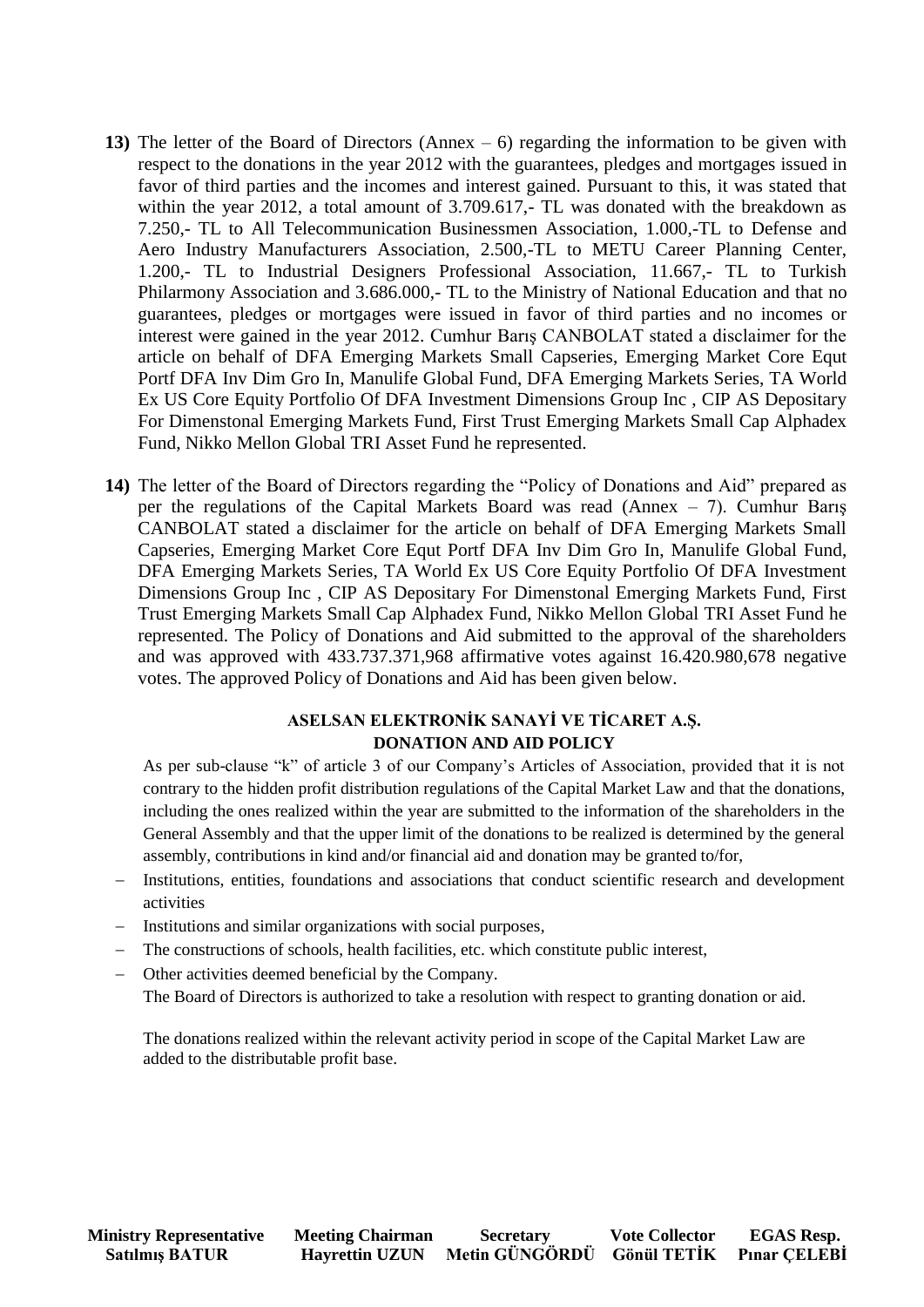As for the decisions to be taken with respect of the upper limit of the donations and aid to be provided in 2013; the proposal submitted by the Turkish Armed Forces Foundation Representative (Annex  $-$  8) was read. Cumhur Baris CANBOLAT stated a disclaimer for the article on behalf of DFA Emerging Markets Small Capseries, Emerging Market Core Equt Portf DFA Inv Dim Gro In, Manulife Global Fund, DFA Emerging Markets Series, TA World Ex US Core Equity Portfolio Of DFA Investment Dimensions Group Inc , CIP AS Depositary For Dimenstonal Emerging Markets Fund, First Trust Emerging Markets Small Cap Alphadex Fund, Nikko Mellon Global TRI Asset Fund he represented. As the result of the voting, it was unanimously decided with 433.737.371,968 affirmative votes against 16.420.980,678 negative votes that the company would make donations and aid with an upper limit of 5 tenthousandth of the period net profit (146.600 TL) according to the year end consolidated balance sheet of the company prepared pursuant to the CMB, to be valid until the Ordinary General Assembly Meeting of the company and its group companies to be held in 2014.

- **15)** As per the Capital Markets regulations, information was given with respect to the conclusion part of the report related to the comparison of the conditions of the transactions with Roketsan Roket Sanayii ve Ticaret A.Ş. with the market conditions. Cumhur Barış CANBOLAT stated a disclaimer for the article on behalf of DFA Emerging Markets Small Capseries, Emerging Market Core Equt Portf DFA Inv Dim Gro In, Manulife Global Fund, DFA Emerging Markets Series, TA World Ex US Core Equity Portfolio Of DFA Investment Dimensions Group Inc , CIP AS Depositary For Dimenstonal Emerging Markets Fund, First Trust Emerging Markets Small Cap Alphadex Fund, Nikko Mellon Global TRI Asset Fund he represented. The conclusion part of the report which was submitted to the attention of the shareholders has been given below.
- **16)** As for the "Internal Directive Regarding the Working Methods and Principles of the General Assembly of ASELSAN Elektronik Sanayi ve Ticaret A.Ş.", which was prepared as per the regulations of the Ministry of Customs and Trade, the Meeting Chairman put to vote for deeming this to be read. The deeming of the directive to be read was unanimously decided to be accepted. The Meeting Chairman submitted the "Internal Directive Regarding the Working Methods and Principles of the General Assembly of ASELSAN Elektronik Sanayi ve Ticaret A.Ş." (Annex – 9) to the approval of the shareholders. The directive was unanimously approved in the form given below.

## **INTERNAL DIRECTIVE REGARDING THE WORKING METHODS AND PRINCIPLES OF THE GENERAL ASSEMBLY OF ASELSAN ELEKTRONİK SANAYİ VE TİCARET ANONİM ŞİRKETİ**

## **PART ONE Objective, Scope, Grounds and Definitions**

## **Objective and Scope**

**ARTICLE 1-** (1) The objective of this Internal Directive is to define the working methods and principles of the general assembly of ASELSAN Elektronik Sanayi ve Ticaret Anonim Şirketi pursuant to the law, relevant legislation and provisions of the articles of association. This internal

**Ministry Representative Meeting Chairman Secretary Vote Collector EGAS Resp.** 

 **Satılmış BATUR Hayrettin UZUN Metin GÜNGÖRDÜ Gönül TETİK Pınar ÇELEBİ**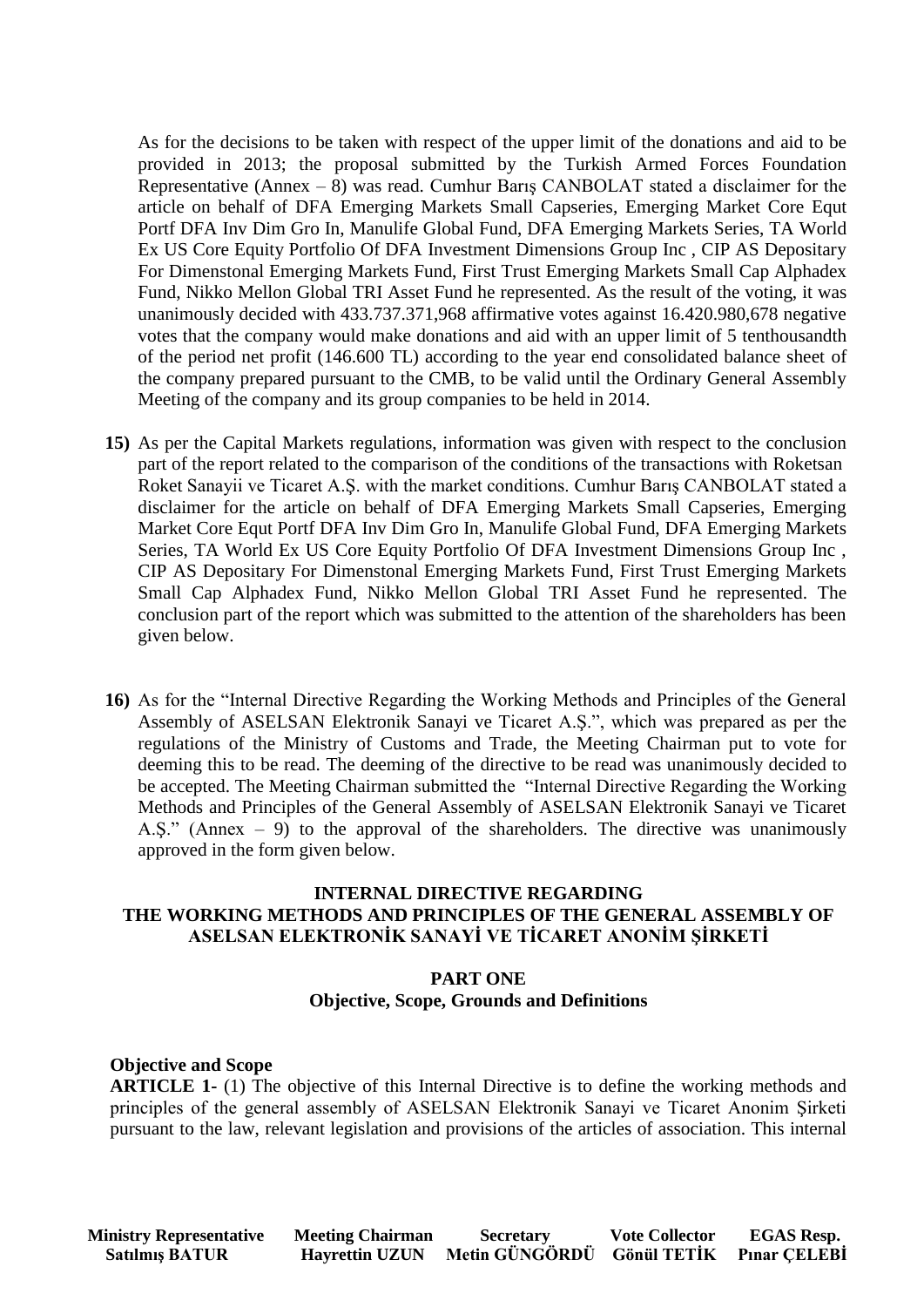directive comprises all of the ordinary and extraordinary general assemblies of ASELSAN Elektronik Sanayi ve Ticaret Anonim Şirketi.

### **Grounds**

**ARTICLE 2-** (1) This Internal Directive has been prepared by the board of directors in compliance with the provisions of the Regulation Regarding the Methods and Principles of the General Assembly Meetings of Joint Stock Companies and the Ministry of Customs and Trade Representatives who shall Attend These Meetings.

## **Definitions**

**ARTICLE 3-** (1) In this Internal Directive, the following meanings shall apply:

a) Assembly: One-day meeting of the General Assembly,

b) Law: Turkish Commercial Code dated 13/01/2011 and numbered 6102,

c) Session: Each section of the assembly interrupted by breaks, lunch and similar reasons,

d) Meeting: Ordinary and extraordinary general assembly meetings,

 e) Meeting Chairmanship: Expresses the board comprising the meeting chairman elected by the General Assembly in compliance with sub-clause one of article 419 of the Law to direct the meeting, the vice chairman elected by the General Assembly when required, clerk assigned by the chairman to keep the meeting minutes and vote collector, if considered necessary by the chairman.

### **PART TWO**

## **The Working Principles and Methods of the General Assembly**

#### **Provisions to be abided by**

**ARTICLE 4 –** (1) The meeting is held in compliance with the provisions of the Law, Capital Market Law the related legislation and the Articles of Association, which are relevant to the General Assembly.

#### **Entering the meeting place and preparations**

**ARTICLE 5 –** (1) Considering the list of shareholders provided by the board of directors from the Central Registration Institution, the meeting place may be entered by the shareholders whose names are registered on the list of attendants or their representatives, Members of the Board of Directors, the auditor, nominees for the board of directors membership, representative of the Ministry, if has been designated and those who will be elected or assigned for the meeting chairmanship along with the other directors of the Company, the employees, guests and the technicians assigned for audio - vision recording.

(2) While entering the meeting place, the real person shareholders and the representatives, appointed through the electronic general assembly system established as per article 1527 of the Law, have to show their identity cards and the representatives of the real person shareholders have to show their representation certificates along with their identity cards, the representatives of the legal entity shareholders have to show their authorization certificates and thus they are obliged to sign the place of signature allocated for them in the list of attendants. Such control procedures are carried out by the Board of Directors or by one or more members of the Board of Directors assigned by the Board of Directors or person or persons appointed by the Board of Directors.

 **Ministry Representative Meeting Chairman Secretary Vote Collector EGAS Resp. Satılmış BATUR Hayrettin UZUN Metin GÜNGÖRDÜ Gönül TETİK Pınar ÇELEBİ**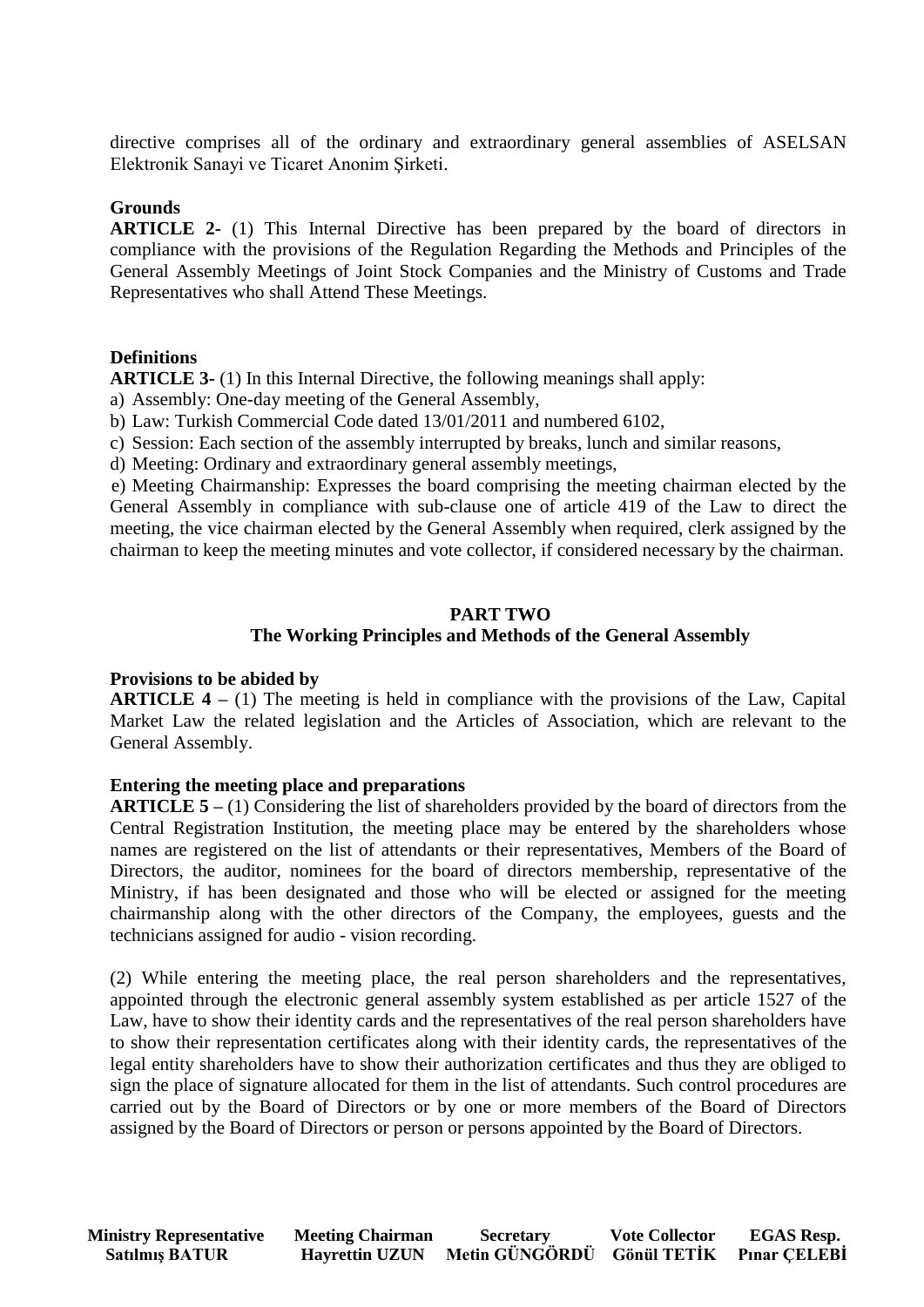(3) Tasks regarding the preparation of the meeting place to host all shareholders and the availability supply of the stationery, documents, tools and equipment and the equipment to provide audio – vision recording which would be necessary during the meeting are carried out by the Board of Directors.

## **Opening of the meeting**

**ARTICLE 6** – (1) The meeting is opened at the company headquarters or at an appropriate place in the province where the company headquarters is located at the time previously announced *(the provisions of the meetings which have not been convoked stipulated in article 416 of the Law are reserved)* upon the protocol prepared by the Board of Directors Chairman or the Vice Chairman or one of the Members of the Board of Directors, determining the quorum stipulated in Articles 418 and 421 of the law.

## **Forming the meeting chairmanship**

**ARTICLE 7-** (1) As per the provision of article 6 of this Internal Directive, to be administered by the one who opened the meeting, a chairman is elected among the proposed members who will be responsible for the conduct of the General Assembly who is not obliged to be a shareholder along with a vice chairman, if seen necessary.

(2) At least one clerk and sufficient number of vote collectors are assigned by the chairman. Besides this, experts and/or authorized persons are assigned by the meeting chairman in order to use the electronic general assembly system and to support the technical operations during the meeting.

(3) The meeting chairmanship is authorized to sign the meeting minutes and the other supporting documents.

(4) While conducting the general assembly meeting, the chairman acts in compliance with the Law, the Articles of Association and the provisions of this Internal Directive.

## **Duties and authorizations of the meeting chairmanship**

**ARTICLE 8** – (1) The meeting chairmanship carries out the below mentioned duties, under the conduct of the chairman:

a) To observe whether the meeting is held at the announced address and to observe whether the meeting place is in compliance with the relevant provision of the Articles of Association.

b) To observe whether the general assembly were invited to the meeting as stated in the Articles of Association with an announcement in the website, on the Public Disclosure Platform and with an announcement published in the Turkish Trade Registry Gazette and to observe whether this invitation was announced at least three weeks before the meeting date, excluding the announcement and meeting dates, to observe whether the information, with respect to the gazettes, in which the meeting date, the agenda and the announcement is published or shall be published, has been sent by registered post to the shareholders listed in the share ledger and to the shareholders who beforehand informed their addresses by submitting shares or certificates proving their share ownerships at least two weeks before the meeting date and to write this to the minutes.

c) To observe whether the unauthorized ones have entered the meeting or not and to control whether the duties stipulated in sub-clause two of article 5 of this Internal Directive with regard to entering the meeting place have been carried out or not by the board of directors.

ç) In the event that the general assembly meeting has been held without convocation as per article 416 of the Law, to observe whether all shareholders or their representatives are present, to check whether there are any objections or not for holding the meeting in such way and to observe whether the quorum shall be preserved until the end of the meeting.

| <b>Ministry Representative</b> | <b>Meeting Chairman</b> | <b>Secretary</b>                        | <b>Vote Collector</b> | <b>EGAS Resp.</b> |
|--------------------------------|-------------------------|-----------------------------------------|-----------------------|-------------------|
| <b>Satılmış BATUR</b>          | <b>Hayrettin UZUN</b>   | Metin GÜNGÖRDÜ Gönül TETİK Pınar CELEBİ |                       |                   |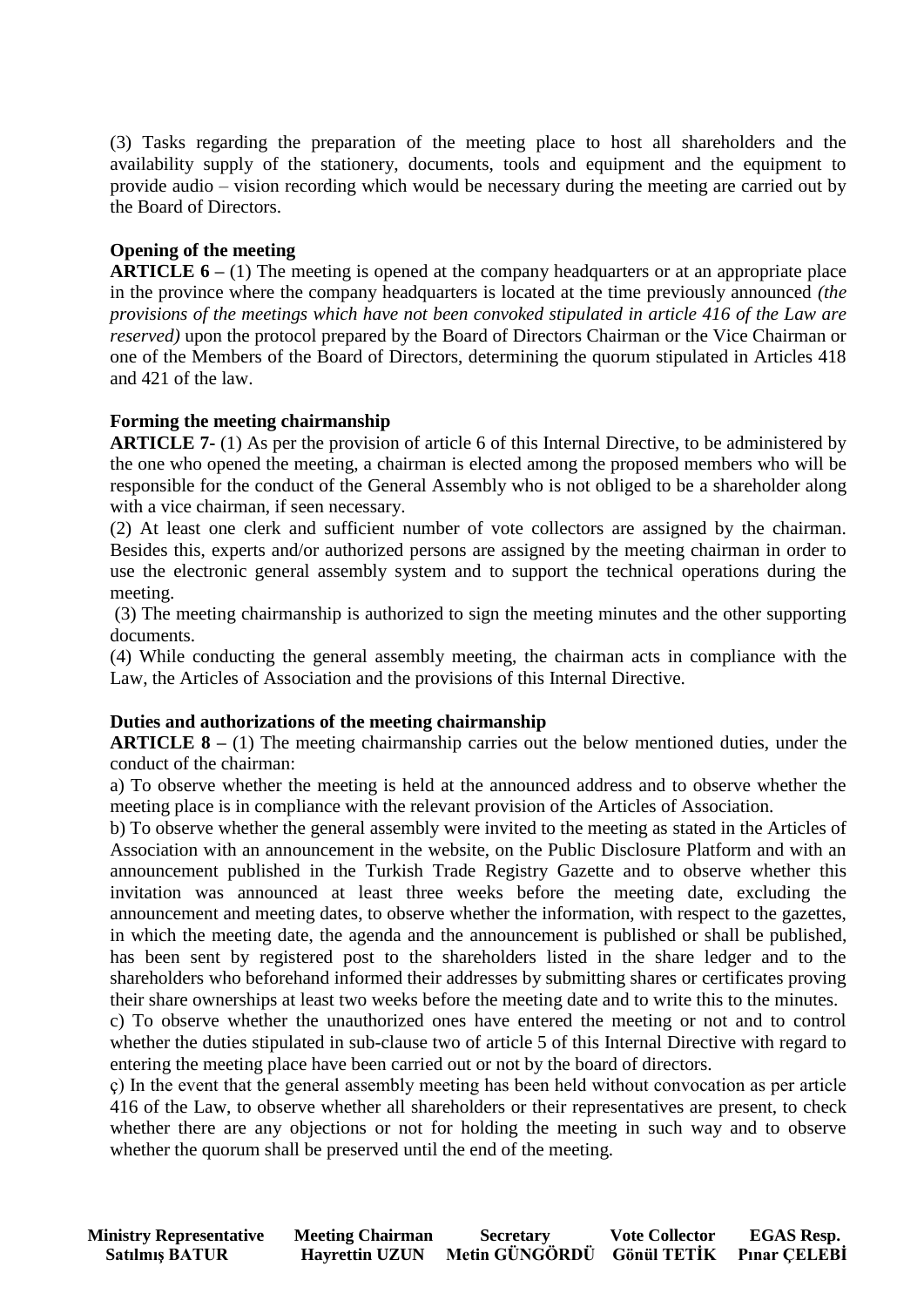d) If there have been any amendments; to determine whether articles of association also including the amendments, the share ledger, the annual activity report of the board of directors, the audit reports, the financial statements, the agenda are completely present at the meeting place or not and if any amendment of the articles of association is present within the agenda then to determine whether the permission letters from the Capital Markets Board and Ministry of Customs and Trade along with its annexed draft of amendment are completely present and to determine whether the list of attendants prepared by the board of directors is completely present at the meeting place and if the general assembly has been convoked due to postponement, then to observe whether the postponement note regarding the previous meeting along with the other required documents are completely present at the meeting place or not and to state all these in the meeting minutes.

e) If deemed necessary or upon any objection, to carry out the identification controls of the ones attending the general assembly in person or in proxy having signed the list of attendants and to check the accuracy of the certificates of representation.

f) To observe whether or not executive directors and at least one member of the Board of Directors and auditor is present at the meeting and to state this in the meeting minutes.

g) To conduct the operations of the general assembly pursuant to the agenda, to prevent the off topic discussions, excluding the exceptions stipulated in the Law, to maintain the order of the meeting and to take the necessary measures with respect to this.

ğ) To open and close the assemblies, sessions and to close the meeting.

h) To read or have someone read to the general assembly, the resolutions, drafts, protocols, reports, proposals and similar documents related to the negotiated matters and to allow the ones who would like to take words about these.

ı) To have the voting done with regard to the resolutions to be taken by the general assembly and to announce the results.

i) To observe whether the minimum meeting quorum is preserved at the beginning, during and at the end of the meeting and whether the resolutions are taken in compliance with the quorum stipulated in the Law and the articles of association.

j) To announce the notices done by the representatives stated in article 428 of the Law to the general assembly.

k) As per article 436 of the Law, to prevent the voting of the ones lacking the right to vote with respect to the resolutions stated in the mentioned article and to consider all restrictions on the right to vote and on the privileged voting imposed as per the Law and the articles of association.

l) Upon the request of the shareholders possessing one twentieth of the capital*,* to postpone the negotiation of the financial statements and the issues in connection with these to the next meeting which shall be held one month later, without the need for any resolutions hereof.

m) To enable the preparation of the minutes with respect to the works of the general assembly, to write down the objections in the minutes, to sign the resolutions and the minutes, to indicate the votes in favor of or against the resolutions taken in the meeting in the meeting minutes, for the avoidance of any doubt.

n) To hand the meeting minutes, annual activity report of the board of directors, audit reports, financial statements, list of attendants, the agenda, proposals, voting papers of elections with their records, if any, and all the documents regarding the meeting along with a protocol to one of the members of the board of directors present, at the end of the meeting.

## **Works to do before the negotiation of the agenda**

**ARTICLE 9** – (1) The meeting chairman reads or have someone read the agenda to the general assembly. It is asked by the chairman if any change for the negotiation order of agenda topics is required and if there is a proposal regarding this, it is submitted to the approval of the general

| <b>Ministry Representative</b> | <b>Meeting Chairman</b> | <b>Secretary</b>                        | <b>Vote Collector</b> | <b>EGAS Resp.</b> |
|--------------------------------|-------------------------|-----------------------------------------|-----------------------|-------------------|
| <b>Satılmış BATUR</b>          | <b>Havrettin UZUN</b>   | Metin GÜNGÖRDÜ Gönül TETİK Pınar ÇELEBİ |                       |                   |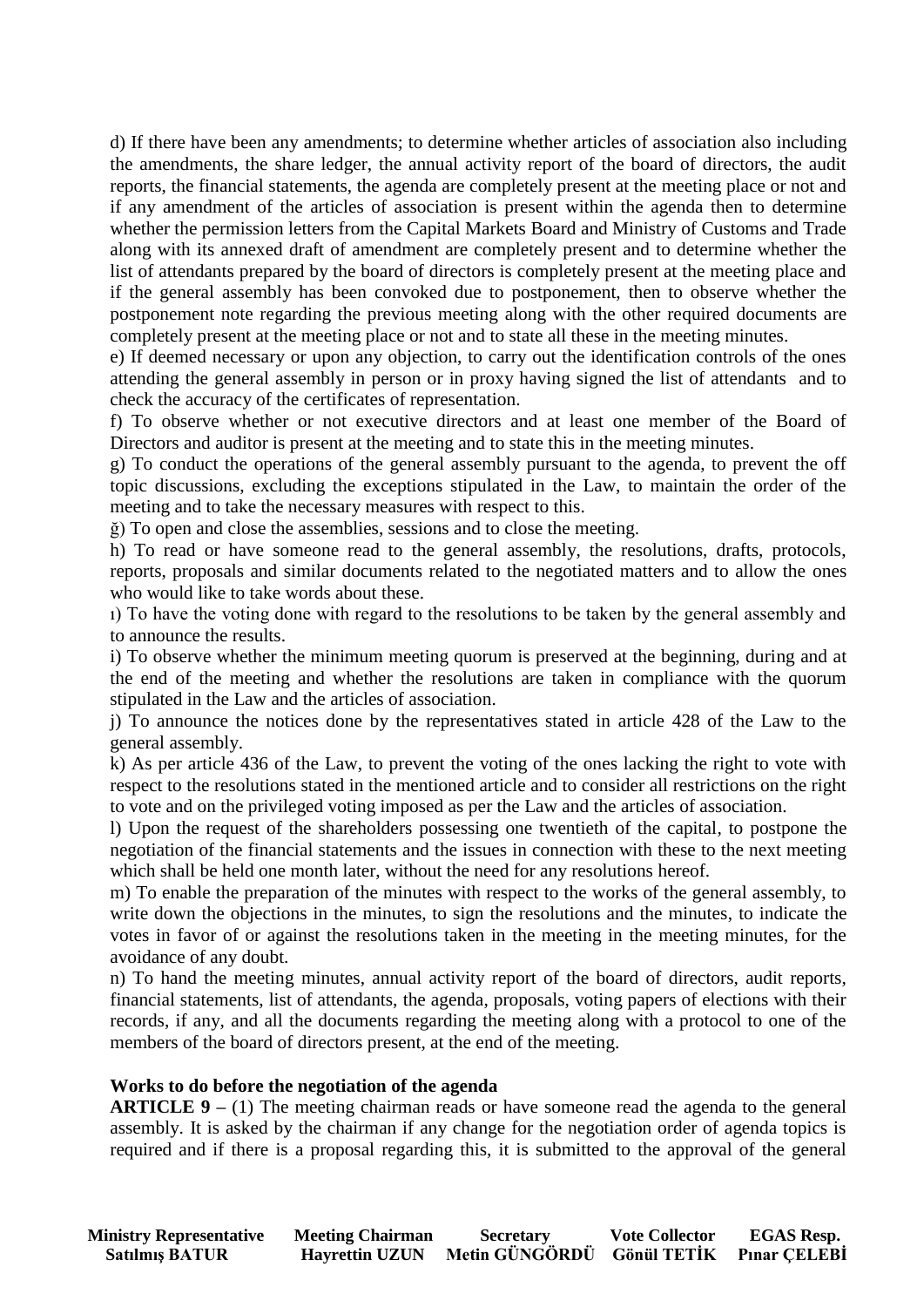assembly. The negotiation order of the agenda topics may be changed with the decision of the majority of the votes present at the meeting.

## **Agenda and negotiation of agenda topics**

**ARTICLE 10 –** (1) It is obligatory for the following issues to be placed within the agenda of the ordinary general assembly:

a) Opening and forming of the meeting chairmanship.

b) Negotiation of the annual activity report of the board of directors, audit reports and financial statements.

c) Acquittals of the members of the board of directors and of the auditors, if any.

ç) Election of the members of the board of directors and election of the auditors whose period of duty has expired.

d) To determine the remuneration of the members of the board of directors along with their rights with respect to attendance fees, bonus and premium amounts.

e) To determine the means to use the profit, its allocation and rates of profit share.

f) Negotiation of the amendments to the articles of association, if any.

g) Negotiation of other issues deemed necessary.

(2) The agenda of the extraordinary general assembly is formed by the grounds requiring a meeting to be held.

(3) Apart from the below listed exceptions, issues not included within the agenda may not be negotiated and may not be resolved:

a) Topics may be added to the agenda upon unanimous decision in the event that all shareholders are present.

b) As per article 438 of the Law, a special audit request of any shareholders is resolved by the board of directors regardless of its non-existence in the agenda.

c) The issues regarding the discharge of the members of the board of directors from their positions and the election of the new members is considered to be in connection with the article regarding the year end negotiations of the financial statements and is negotiated and resolved directly regardless of non-presence of a relevant article in the agenda.

d) In the event that cogent grounds such as fraud, insufficiency, breach of a binding liability, nonperformance due to existing memberships in various companies, conflict, malfeasance exist, the issues regarding the discharge of the members of the board of directors from their positions and the election of the new members are included in the agenda by the majority of the present votes in the general assembly.

(4) An agenda topic which has already been negotiated and resolved in the general assembly may not be re-negotiated and resolved unless otherwise unanimously decided by those who are present.

(5) Issues requiring negotiation in the general assembly which are deemed necessary by the Ministry as the result of the audit, are added to the agenda.

(6) The agenda is formed by the party convoking the general assembly.

## **Addressing at the meeting**

**ARTICLE 11** – (1) Shareholders or other authorized officers who would like to express views on a topic of the agenda being negotiated, inform this to the meeting chairmanship. The chairmanship

| <b>Ministry Representative</b> | <b>Meeting Chairman</b> | <b>Secretary</b>                        | <b>Vote Collector</b> | <b>EGAS Resp.</b> |
|--------------------------------|-------------------------|-----------------------------------------|-----------------------|-------------------|
| <b>Satılmış BATUR</b>          | <b>Havrettin UZUN</b>   | Metin GÜNGÖRDÜ Gönül TETİK Pınar ÇELEBİ |                       |                   |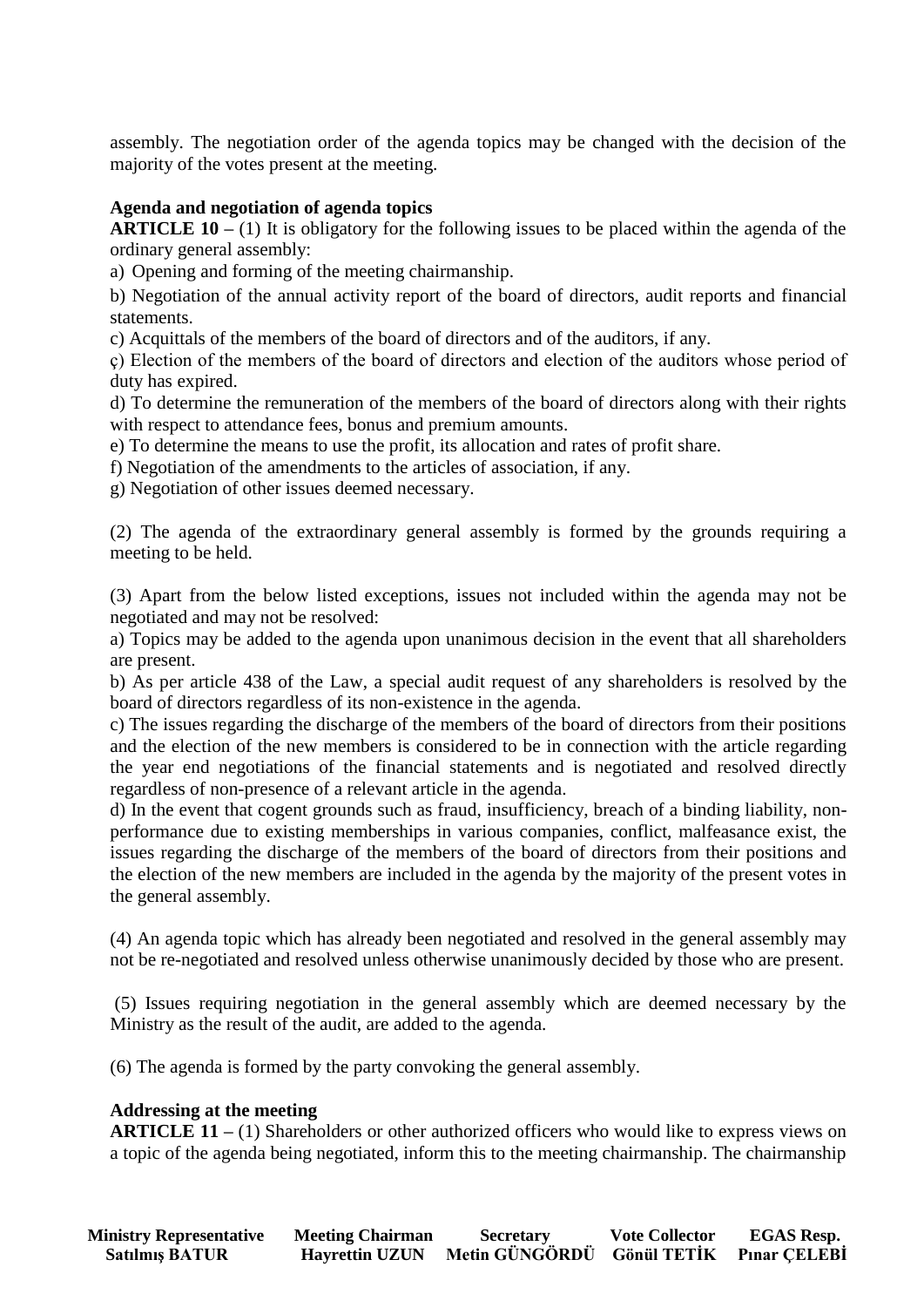announces these persons to the general assembly and lets them to address according to the order of their applications. The person who shall take part loses this right if not present at the meeting. The addresses are made to the general assembly from the place reserved for this case. Persons may decide to change the order of their addresses upon mutual agreement. In the case that a time restriction is imposed on the addresses, the person who starts his/her address may extend the speech only if the person who shall address afterwards permits to grant his/her right to speak and only with the condition that the speech is completed within the duration granted to that person. Otherwise, the speech may not be extended.

(2) The members of the board of directors and the auditor may be allowed by the meeting chairman to express their views regardless of the addressing order.

(3) The duration of the addresses are defined by the general assembly, upon the proposal of the chairman and the shareholders, according to the busyness of the schedule of the agenda, the number of the topics to be negotiated and the number of the persons who would like to address. In such cases, the general assembly first of all decide if the addresses require time restriction and then decide on the durations, all realized by respective voting.

(4) As per article 1527 of the Law, with regard to the shareholders or their representatives attending the general assembly through electronic environment and expressing their views by this means, methods and principles stipulated in the mentioned article and sub-clauses are applied for such cases.

## **Voting and methods on voting**

**ARTICLE 12 –** (1) Before the voting starts, the chairman announces the subject to be voted to the general assembly. If a voting is to be proceeded regarding a draft resolution, voting starts only after this is defined in written and read. After the announcement with regard to the start of the voting, permission may be asked to speak only to learn about the method. For the time being, if there is a shareholder who requested to speak beforehand but is not given the chance to do so, may exercise the right to speak only after a reminder is done and verified by the Chairman. During the voting process, persons shall not be allowed to speak.

(2) Votes regarding the issues negotiated in the meeting may be used by means of raising hands or standing or by means of saying "accepted" or "rejected" respectively. Votes are counted by the meeting chairmanship. The chairmanship may appoint sufficient number of people to support the vote counting process. The ones who do not raise hands or stand up or otherwise declare their votes are considered to vote as "rejected" and in the assessment, these votes are considered to be against the relevant resolution*.*

(3) As per article 1527 of the Law, with regard to the shareholders or their representatives attending the general assembly through electronic environment and voting by this means, methods and principles stipulated in the mentioned article and sub-clauses are applied for such cases.

## **Organizing the meeting minutes**

**ARTICLE 13 –** (1) The list of attendants showing the shareholders or their representatives, the shares owned by them along with their groups, quantities and their nominal values is signed by the meeting chairman. The meeting minutes are prepared in compliance with the Law and with the principles stipulated in the related legislation by showing the questions asked during the general assembly with their summarized answers and by showing the resolutions taken and by showing the number of affirmative and negative votes respectively for each resolution.

(2) The general assembly minutes are written at the meeting place and during the meeting either by using a computer or by hand in ink pen with a legible handwriting. For the minutes to be written using a computer, a printer should also be present to take the print-outs.

| <b>Ministry Representative</b> | <b>Meeting Chairman</b> | <b>Secretary</b>                        | <b>Vote Collector</b> | <b>EGAS Resp.</b> |
|--------------------------------|-------------------------|-----------------------------------------|-----------------------|-------------------|
| <b>Satılmış BATUR</b>          | <b>Havrettin UZUN</b>   | Metin GÜNGÖRDÜ Gönül TETİK Pınar ÇELEBİ |                       |                   |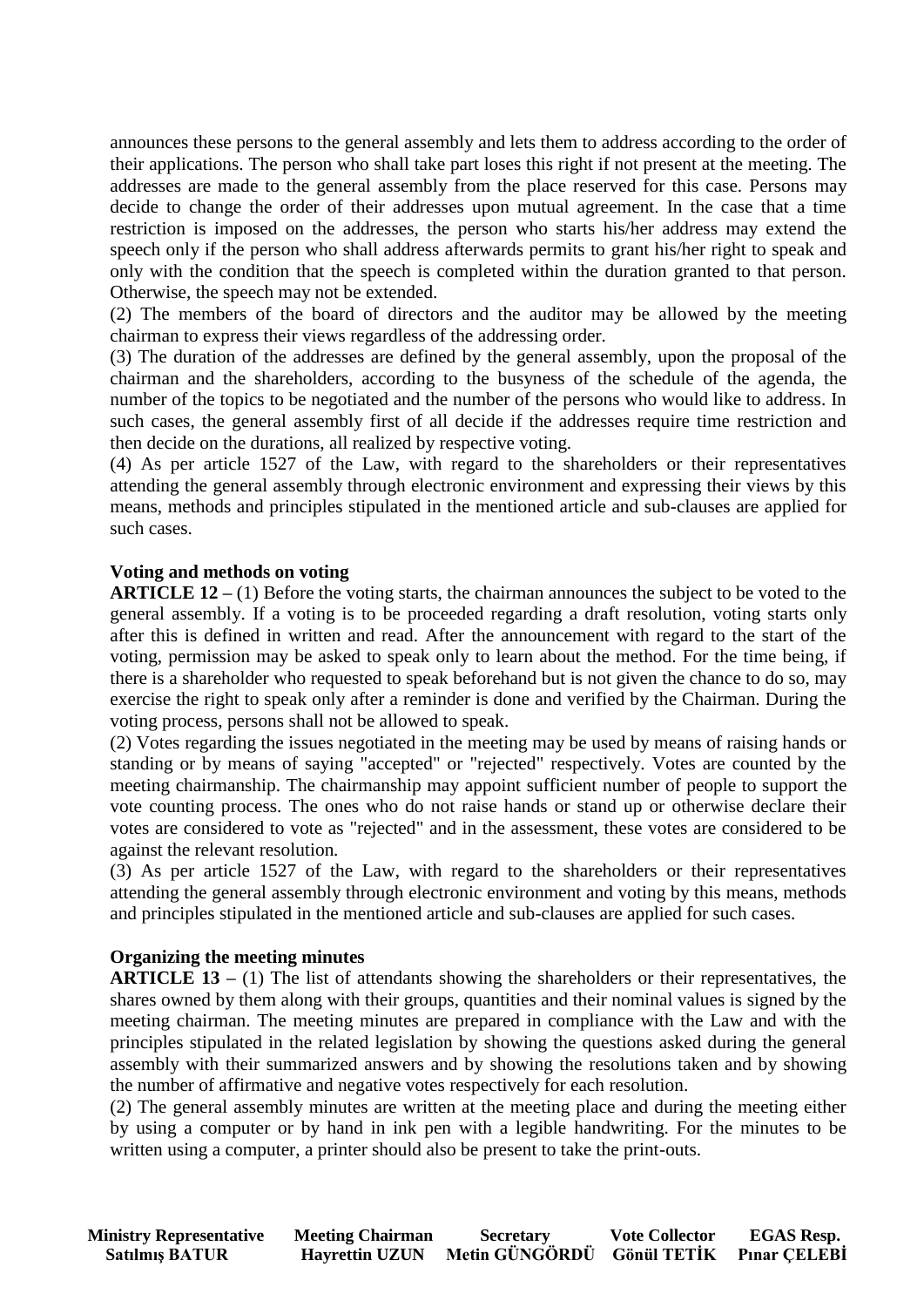(3) The minutes are arranged at least in two copies and each page of the minutes is signed by the meeting chairmanship and by the representative of the Ministry, if attended the meeting.

(4) It is obligatory to state in the meeting minutes the commercial title of the company, date and place of the meeting, total nominal value of the company shares and the quantity of these shares, total number of the shares represented principally or by agent in the meeting, name and surname of the representative of the Ministry, if attended the meeting, along with the date and number of his/her assignment letter, by which means the invitations were realized and if it is a convoked meeting.

(5) For the avoidance of any doubt, the quantities of the votes regarding the resolutions taken in the meeting shall be indicated in the minutes both in writing and in numbers.

(6) The names and surnames of the ones who voted against the resolutions taken in the meeting and who want their oppositions to be present in the minutes are written down along with their grounds of rejection.

(7) In the event that the grounds of the rejection are stated in written, this is added to the minutes as attachment. The name and surname of the shareholder or the representative who stated their rejections are written down in the minutes and it is stated that the letter of rejection is attached. The letter of rejection attached to the minutes is signed by the meeting chairmanship and by the representative of the Ministry, if attended the meeting.

## **Works to do at the end of the meeting**

**ARTICLE 14-** (1) At the end of the meeting, the chairman hands one copy of the minutes along with all the other documents related to the general assembly to one of the members of the board of directors who is present at the meeting. A respective protocol is arranged by and between the parties regarding this case.

(2) The Board of Directors have the liability to deliver the notarized copy of the minutes to the directorate of trade registry and to have the issues subject to registration and announcement in the minutes to be registered and announced within fifteen days latest, as of the meeting date.

(3) The meeting minutes are also published in the website within five days latest, as of the general assembly date.

(4) The meeting chairman, furthermore, hands a copy of the list of attendants along with one copy of the agenda and the meeting minutes to the representative of the Ministry, if attended the meeting.

## **Attending the meeting through electronic environment**

**ARTICLE 15-** (1) If any attendance is realized through electronic environment as per article 1527 of the Law, the operations to be carried out by the board of directors and the meeting chairmanship shall be exercised by considering article 1527 of the Law and the related legislation.

## **PART THREE Miscellaneous Provisions**

#### **Attendance of the Ministry representative and documents related to the general assembly**

**ARTICLE 16** – (1) As for the meeting which the attendance of the representative of the Ministry is obligatory, the provisions of Methods and Principles of General Assemblies of Joint Stock Companies related to the requirement, duty and authorizations of this representative and the provisions of the Regulation Regarding the Representatives of the Ministry of Customs and Trade Who Shall be Present at These Meetings are reserved.

 **Ministry Representative Meeting Chairman Secretary Vote Collector EGAS Resp. Satılmış BATUR Hayrettin UZUN Metin GÜNGÖRDÜ Gönül TETİK Pınar ÇELEBİ**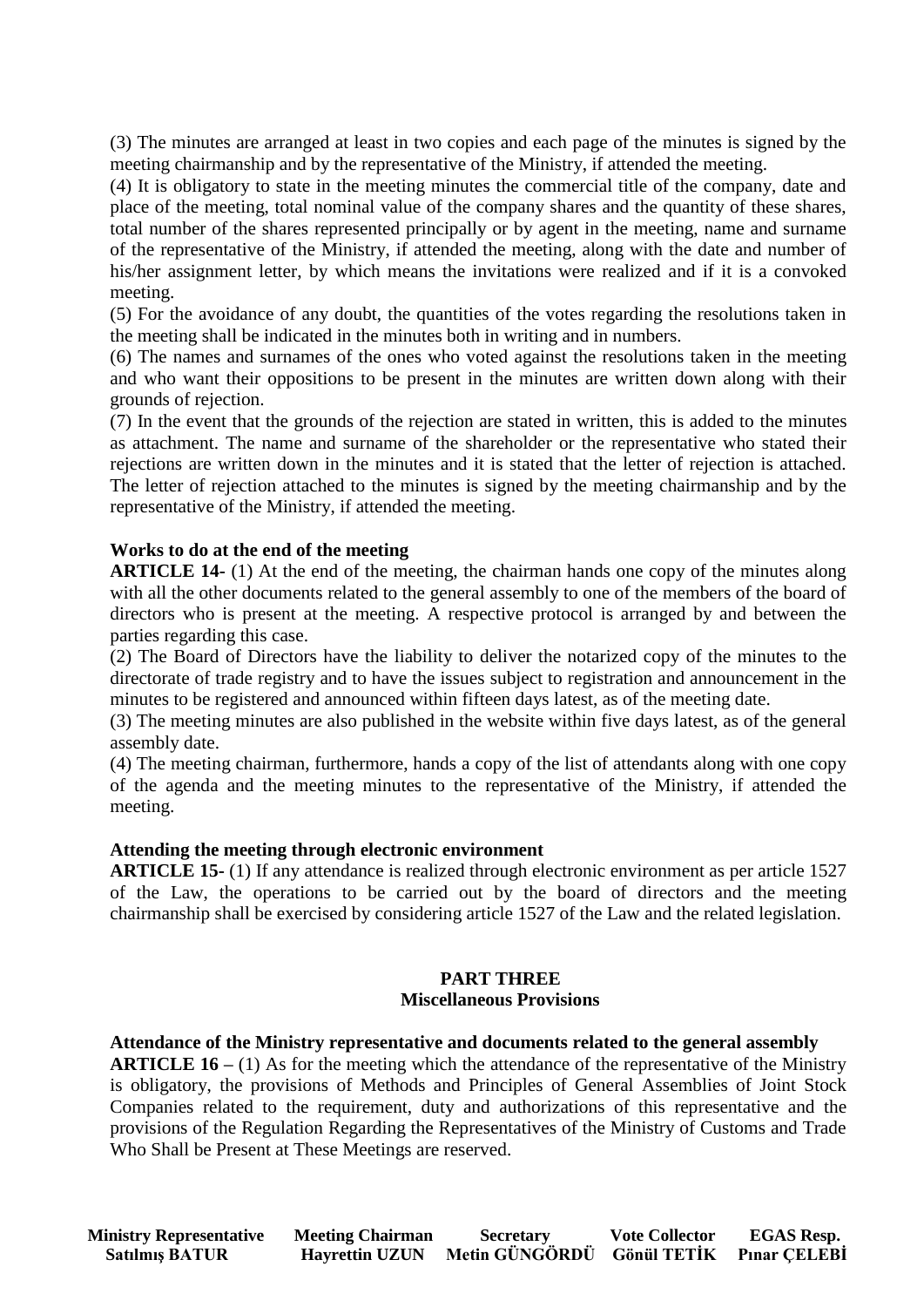(2)In the preparation of the list of the ones to be attending the general assembly and the list of attendants along with the arrangement of the certificates of representation and the meeting minutes, it is obligatory that the provisions of the Regulation stipulated in paragraph one are abided by.

## **Cases not set forth in the Internal Directive**

**ARTICLE 17** – (1) In the event that cases not set forth within this Internal Directive occur during the meetings, actions are taken within the direction of the decision taken by the general assembly.

## **Acceptance of the Internal Directive and amendments**

**ARTICLE 18 –** (1) This Internal Directive is put into effect, registered and announced by the board of directors upon the approval of ASELSAN Elektronik Sanayi ve Ticaret Anonim Şirketi general assembly. The amendments to the Internal Directive are subject to the same.

## **Validity of the Internal Directive**

**ARTICLE 19 –** (1) This Internal Directive was accepted in the general assembly meeting of ASELSAN Elektronik Sanayi ve Ticaret Anonim Şirketi dated 29/03/2013 and shall be put into effect on the date of the publication in the Turkish Trade Registry Gazette.

- **17)** The letter of the Board of Directors with respect to the revised Profit Distribution Policy of the Company was read. Cumhur Barış CANBOLAT stated a disclaimer for the article on behalf of DFA Emerging Markets Small Capseries, Emerging Market Core Equt Portf DFA Inv Dim Gro In, Manulife Global Fund, DFA Emerging Markets Series, TA World Ex US Core Equity Portfolio Of DFA Investment Dimensions Group Inc , CIP AS Depositary For Dimenstonal Emerging Markets Fund, First Trust Emerging Markets Small Cap Alphadex Fund, Nikko Mellon Global TRI Asset Fund he represented. The Profit Distribution policy which was submitted to the attention of the shareholders has been given below.
- **18)** With respect to the information regarding the authorization for the ruling shareholders with regard to the Company Management, board of directors members, senior executives and to their spouses and relatives up to second degree and kinship by marriage for them to perform acts which would cause conflict of interest with the company or its affiliates or cause them to compete, the letter of the Board of Directors  $(Annex - 11)$  was read. The shareholders were informed that there was no authorization granted to the ruling shareholders with regard to the Company Management, board of directors members, senior executives and to their spouses and relatives up to second degree and kinship by marriage for them to perform acts which would cause conflict of interest with the company or its affiliates or cause them to compete.
- **19)** The Meeting Chairman asked the Shareholders attending the General Assembly if they had ant wishes or requests. Cumhur Barış CANBOLAT stated a disclaimer for the article on behalf of DFA Emerging Markets Small Capseries, Emerging Market Core Equt Portf DFA Inv Dim Gro In, Manulife Global Fund, DFA Emerging Markets Series, TA World Ex US Core Equity Portfolio Of DFA Investment Dimensions Group Inc , CIP AS Depositary For Dimenstonal Emerging Markets Fund, First Trust Emerging Markets Small Cap Alphadex Fund, Nikko Mellon Global TRI Asset Fund he represented.

| <b>Ministry Representative</b> | <b>Meeting Chairman</b> | <b>Secretary</b>                        | <b>Vote Collector</b> | <b>EGAS Resp.</b> |
|--------------------------------|-------------------------|-----------------------------------------|-----------------------|-------------------|
| <b>Satılmış BATUR</b>          | <b>Hayrettin UZUN</b>   | Metin GÜNGÖRDÜ Gönül TETİK Pınar CELEBİ |                       |                   |